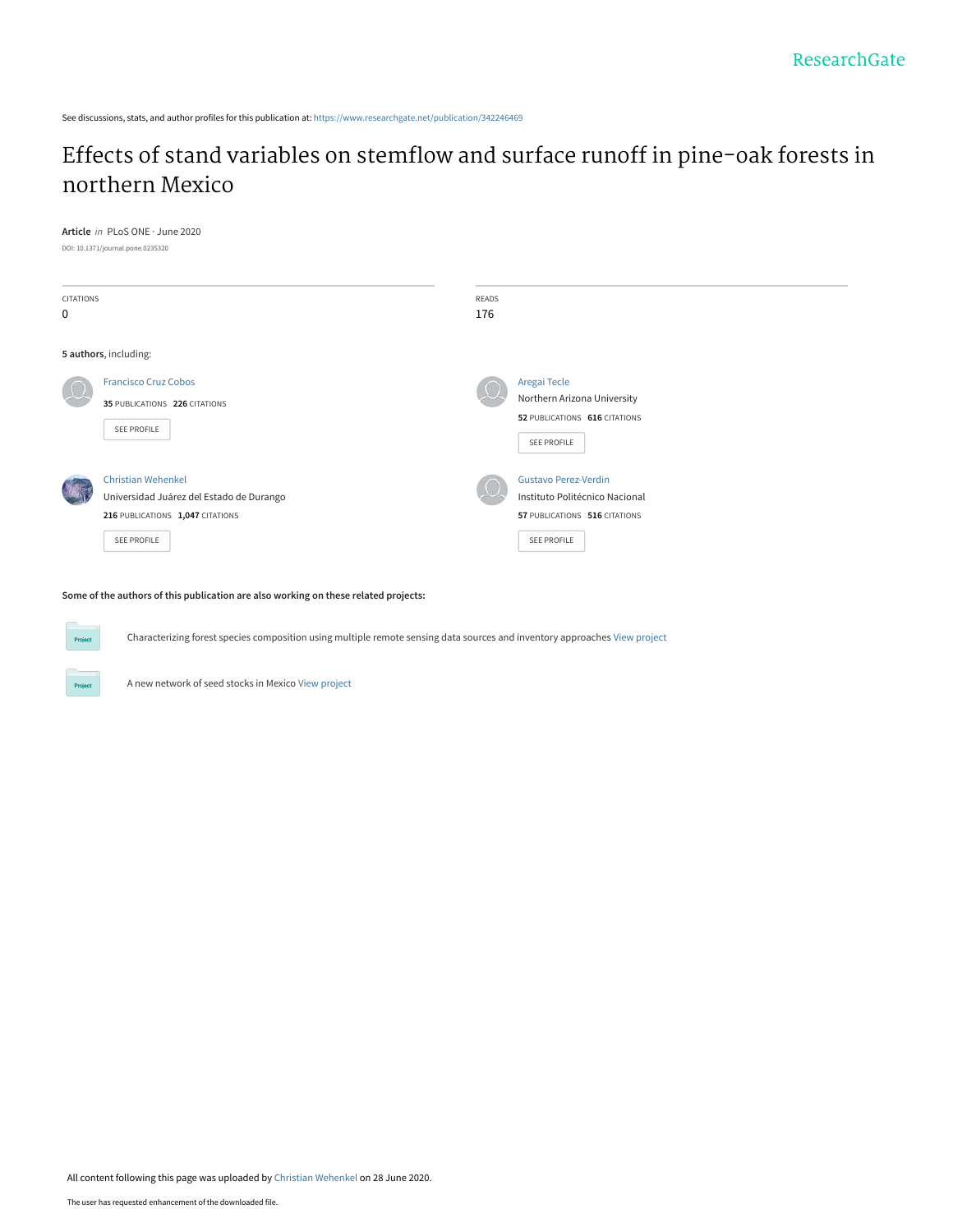

# **G** OPEN ACCESS

**Citation:** Cruz-Garcia F, Monárrez González JC, Tecle A, Wehenkel C, Perez-Verdin G (2020) Effects of stand variables on stemflow and surface runoff in pine-oak forests in northern Mexico. PLoS ONE 15(6): e0235320. [https://doi.org/10.1371/journal.](https://doi.org/10.1371/journal.pone.0235320) [pone.0235320](https://doi.org/10.1371/journal.pone.0235320)

**Editor:** John Toland Van Stan II, Georgia Southern University, UNITED STATES

**Received:** November 22, 2019

**Accepted:** June 12, 2020

**Published:** June 26, 2020

**Copyright:** © 2020 Cruz-Garcia et al. This is an open access article distributed under the terms of the Creative [Commons](http://creativecommons.org/licenses/by/4.0/) Attribution License, which permits unrestricted use, distribution, and reproduction in any medium, provided the original author and source are credited.

**Data Availability Statement:** All relevant data are within the paper and its Supporting Information files.

**Funding:** This research received funds from IPN, grant # 2020-0040, COCYTED, and CONACYT. It contributes to the Programme on Ecosystem Change and Society.

**Competing interests:** The authors have declared that no competing interests exist.

<span id="page-1-0"></span>**RESEARCH ARTICLE** 

# Effects of stand variables on stemflow and surface runoff in pine-oak forests in northern Mexico

#### **Francisco Cruz-Garcia1 , Jose´ Carlos Mona´rrez Gonza´lez2 , Aregai Tecle3 , Christian Wehenke[lID](http://orcid.org/0000-0002-2341-5458)4 , Gustavo Perez-Verdin[ID1](http://orcid.org/0000-0001-6788-2763) \***

1 CIIDIR Dgo. Sigma 119, Instituto Politécnico Nacional, Durango, México, 2 Instituto Nacional de Investigaciones Agropecuarias y Forestales, Campo Experimental Valle del Guadiana, Durango, México, **3** School of Forestry, Northern Arizona University, Flagstaff, Arizona, United States of America, **4** ISIMA, Universidad Juárez del Estado de Durango, Durango, México

\* guperezv@ipn.mx

# Abstract

The flow of water in temperate forests depends on the amount of precipitation, type of soil, topographic features, and forest cover, among other factors. Unlike the first three, forest cover can be modified by silvicultural treatments, the effects of which manifest in the quality and quantity of water, as well as in the transport of sediments and soil nutrients. The objective of this study was to analyze the effect of some stand variables on surface runoff and stemflow in pine-oak forests of northern Mexico. The stand variables included tree diameter at breast height, basal area, canopy cover, and volume. They were collected in eight 0.1-ha circular plots, measured in 2016 and re-measured in 2018. Nonlinear quantile regression was used to determine the best-fit relationships between the variables. Results indicated that surface runoff was most closely and inversely related to basal area. Stemflow was related to diameter at breast height, while showing no statistical significance. A stemflow funneling ratio did show an inverse, statistically-significant relationship with diameter at breast height. These results can help determine best forest management regimes compatible with the quantity and quality of water fluxes in this type of ecosystem.

# **Introduction**

Ecosystem services are defined as the benefits that nature provides to society [\[1\]](#page-13-0). Ecosystems such as forests, grasslands, croplands, coastal zones, and urban areas offer different services to society. These include provisioning services (food, water, wood, and fibers), regulation services (which affect climate, flooding, disease, waste, and water quantity and quality), cultural services (recreational opportunities, aesthetic, and spiritual values), and support services (soil formation, photosynthesis, and nutrient cycling) [[1,](#page-13-0) [2\]](#page-13-0). Regulating services are obtained directly from ecosystems without any transformational process [\[1](#page-13-0)]. Water regulation is one of such services, which has great importance to society by providing adequate quality water and maintaining the water cycle  $[3, 4]$  $[3, 4]$  $[3, 4]$  $[3, 4]$ .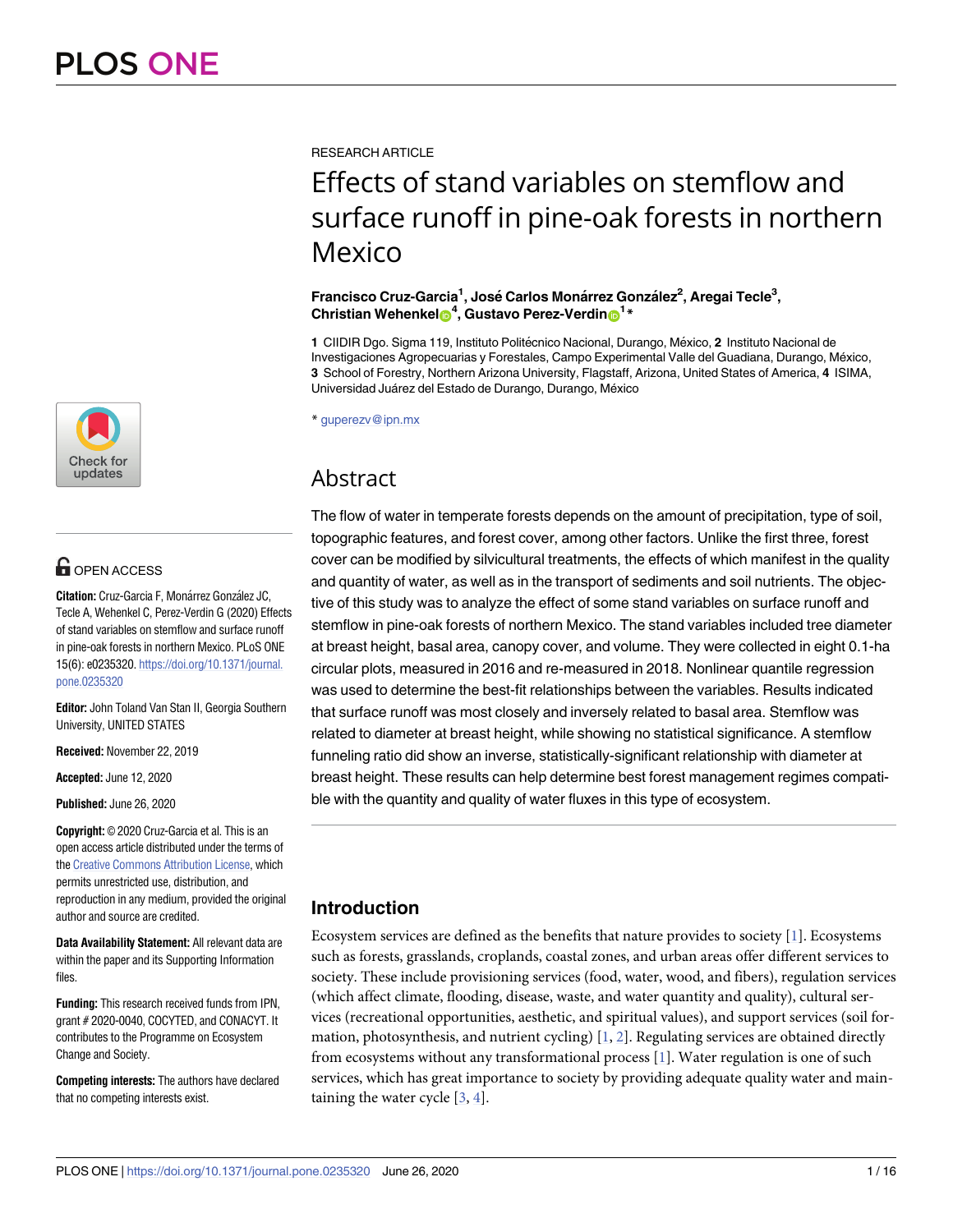<span id="page-2-0"></span>Water regulation in forest ecosystems involves the processes that take place after precipitation. These include interception, evapotranspiration, surface and subsurface flow, infiltration, soil erosion control, water quality, and groundwater replenishing, among others [\[1](#page-13-0)]. These water and soil movement-related processes are affected by various climatic and topographic factors, as well as by soil and vegetation cover types. In a forest system, a portion of the rain is intercepted by the top and other layers of the canopy. The intercepted rain evaporates and returns to the atmosphere, while the non-intercepted portion reaches the ground and deep parts of the soil [\[5](#page-14-0)]. Forest cover plays an important role in intercepting, capturing, and channeling rainfall. In addition, it is one factor that can be directly manipulated by resource managers using silvicultural practices that consist of different harvesting techniques of various intensities.

For the purpose of this study, we focused on the processes that regulate water movement, starting from the canopy, to the forest floor, and into the stream channels. This includes the processes of throughfall, stemflow, and surface runoff. Throughfall refers to the amount of water that passes directly through the forest canopy or drips from branches and leaves of trees [\[6](#page-14-0)]. It accounts for 60 to 90% of rainfall [\[7\]](#page-14-0). Stemflow is the fraction of the water that comes in contact with the forest canopy and runs down the trunks of trees and bushes, before being deposited on the ground  $[8, 9]$  $[8, 9]$  $[8, 9]$  $[8, 9]$ . It is often ignored in rainfall studies because it is thought to be insignificant and expensive to measure, particularly when forests are composed by roughbarked trees [\[10–12](#page-14-0)]. Stemflow values represent between 1 to 4% of total rainfall, although some studies reported values up to 20% for certain forest types [\[7,](#page-14-0) [11,](#page-14-0) [12\]](#page-14-0). In many areas, particularly semi-arid ones, stemflow creates important islands of soil moisture and nutrients around the stem and contributes to streamflow and groundwater generation [\[7](#page-14-0)].

Surface runoff refers to the rainfall that flows over the surface of the soil directly into nearby channels and bodies of water [[11](#page-14-0)]. It is often referred to as sheet flow, e.g., the water that resembles a braiding pattern of threads, without forming channels larger than rills and gullies [\[13\]](#page-14-0). In addition to vegetation and other surface obstructions, the rate of flow is dependent upon soil characteristics. There are numerous studies that describe the effect of soil infiltration capacity on surface runoff  $[14-17]$  $[14-17]$  $[14-17]$  $[14-17]$  $[14-17]$ . However, there are only a few studies that have addressed the impacts of vegetation cover on surface runoff in Mexico. Furthermore, there are only a limited number of studies in Mexico that have assessed the relationship between surface runoff and forest density, which, as we said above, can be manipulated through direct silvicultural treatments.

Silvicultural treatments affect hydrological fluxes. Intensive silvicultural treatments (e.g. stand thinning from above or clear-cutting) change forest density [\[18\]](#page-14-0), eventually modifying throughfall and stemflow at both stand level and individual tree level [[19](#page-14-0)], while increasing surface runoff [\[20\]](#page-14-0). The potential impact of the increased water from the surface flow may eventually affect site productivity and the provision or regulation of other ecosystem services (e.g., plant diversity, soil erosion control, carbon sequestration, etc.) [[21](#page-14-0), [22](#page-14-0)]. Varying levels of tree density affect water cycle components (namely interception, evapotranspiration, infiltration, and surface runoff), causing variations in water soil movement and groundwater reserves [\[21,](#page-14-0) [23\]](#page-14-0). For example, heavy rainfall occurrences, following highly intensive vegetation cover treatments (such as clear-cuts), result in increased surface runoff causing soil erosion, flooding, and water turbidity [\[23\]](#page-14-0). For short periods, large water and soil movements can modify the quality, quantity, and distribution of water resources [\[24\]](#page-14-0).

This study used hydrological models to analyze throughfall, stemflow, and surface runoff in a managed pine-oak forest in northern Mexico. Hydrological models, which relate the flow of water to some stand variables, enable an evaluation of the impact of changes in forest cover on the water resources within a watershed [[25](#page-15-0)]. The models can help determine the best forest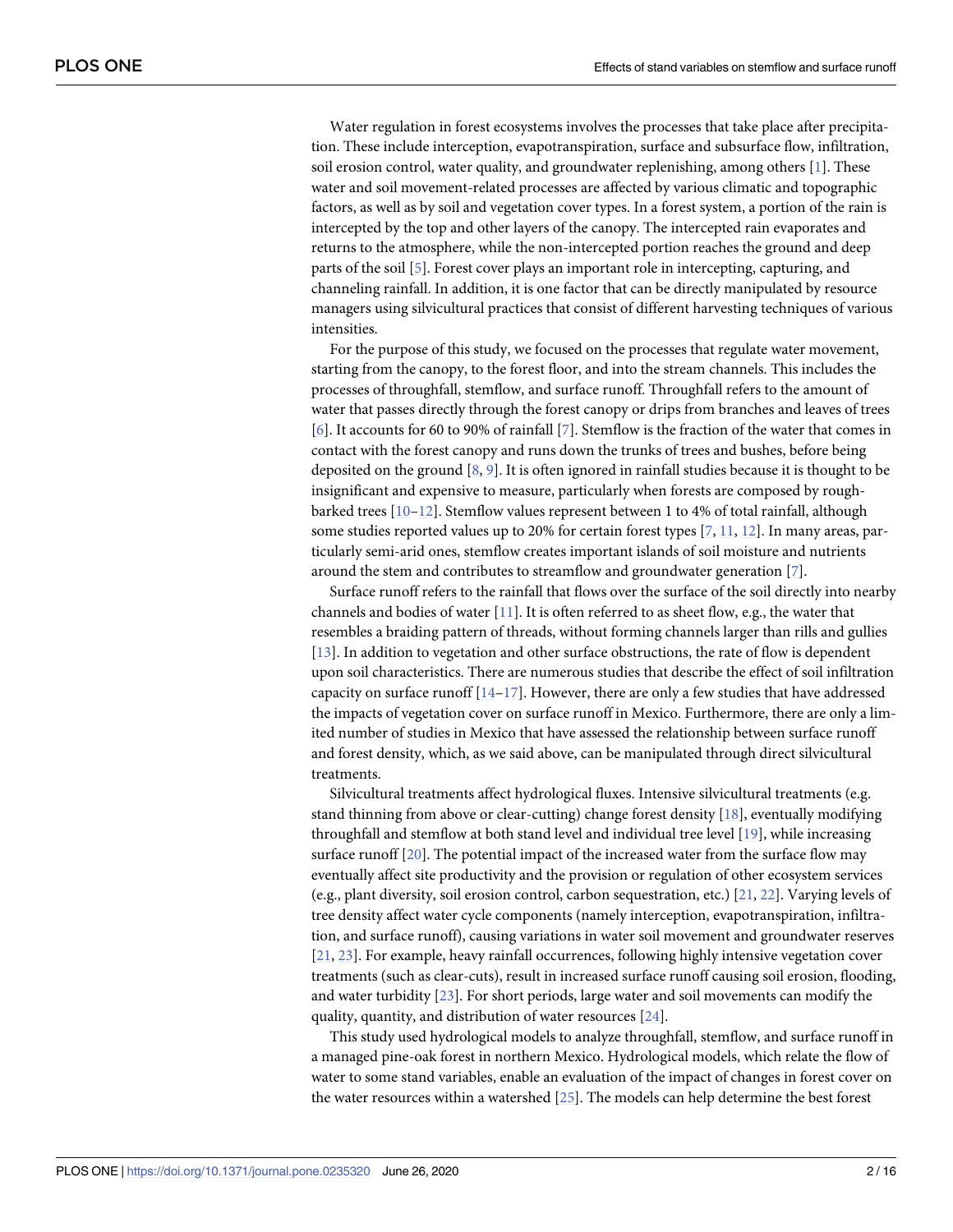<span id="page-3-0"></span>management scenarios in places where regulation services are combined with provisioning ecosystem services. The objectives of this study were to evaluate the effects that forests, in terms of some forest tree and stand variables, have on throughfall, stemflow, and surface runoff in a temperate area of northern Mexico. The working hypotheses are that throughfall and stemflow are different depending on tree size and genus, and that stand density affects surface runoff.

### **Materials and methods**

The study area is located in the mountainous region of the Sierra Madre Occidental, within the municipality of Durango, which lies in the southern part of the state of Durango. The experimental site is located in a private property known as Molinillos (Fig 1). The owners of this 2,866-hectare property have played a leading role in promoting a healthy silvicultural management, biodiversity conservation, and ecotourism in the region [[26](#page-15-0)]. They allowed us to conduct research and field measurements on their property. The current management plan includes the application of non-intensive tree regeneration methods (selective harvesting) as well as intensive methods (seed tree retention or clear-cuts) in different parts of the property [\[18,](#page-14-0) [26\]](#page-15-0). Of the total area, about 2,050 ha are under timber management, with the following treatment distribution: clear-cuts 3.5%, tree retention 14%, thinning 27%, and individual selection 55.5% [\[26\]](#page-15-0).

The climate in the region is temperate and sub-humid, with moderate levels of rainfall in the summer and parts of December and January. In the coldest month (January), daily temperatures can reach anywhere between -3 ˚C and 18 ˚C. In the warmest month (June), daily temperatures vary between 15 ˚C and 35 ˚C. Historical records show that the mean annual temperature varies from 8 ˚C to 26 ˚C, while the annual average is 13.3 ˚C. The annual rainfall varies from 443 to 1450 mm, with an average of 917 mm [\[27\]](#page-15-0).

Regional elevation ranges from 1,500 to 3,000 meters above sea level. However, the elevation in the plots is closer between 2,360 and 2,630 meters. The typical slope ranges between 20% and 60%. Runoff water flows toward the hydrographic system of the Acaponeta River basin and eventually into the Pacific Ocean. The natural, pine-oak forests include mixtures of *Pinus strobiformis*, *P*. *cooperii*, *P*. *durangensis*, *P*. *engelmannii*, *P*. *teocote*, *P*. *leiophylla*, *Quercus*



**Fig 1. Location of the 2,866-ha study area in the state of Durango, Mexico.** The ownership is called Molinillos.

<https://doi.org/10.1371/journal.pone.0235320.g001>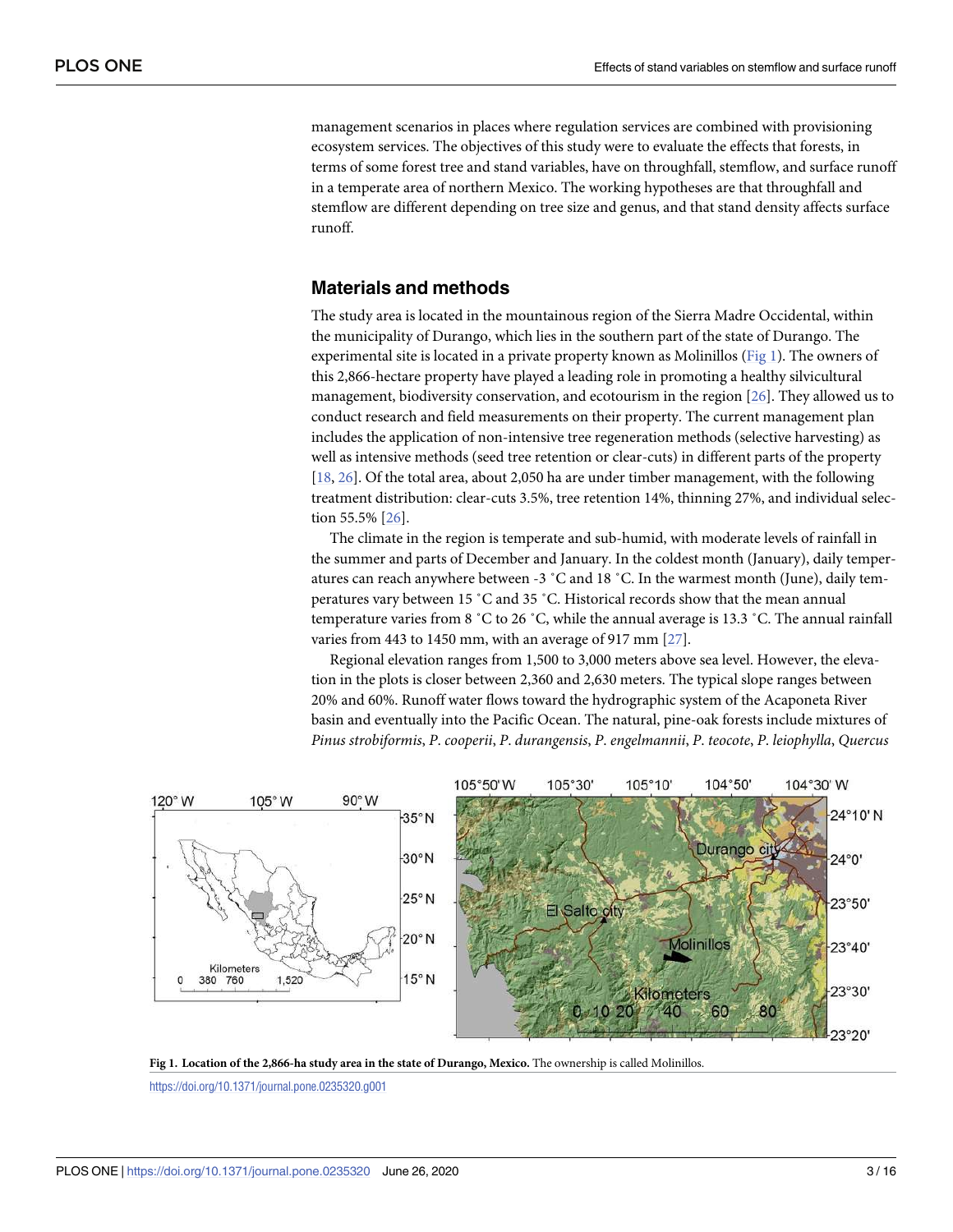<span id="page-4-0"></span>*coccolobifolia*, *Q*. *ruogosa*, *Q*. *sideroxilla*, *Q*. *obtusata*, and *Arbutus* spp. The type of soils are Regosol, Litosol, Eutric Cambisol, and Luvisol cromico types [[26](#page-15-0)].

#### **Tree and stand variables**

The information of the tree and stand variables was obtained from eight circular plots of 1,000  $m<sup>2</sup>$ . Even though there were some silvicultural treatments applied in the area, this research is not evaluating the treatment effects; instead, it is assumed that they were already applied before and their effects were observed within a range of levels of tree density.

In any case, the plots were located according to the stand density levels existing in the area. Where there were not enough sites with the desired basal areas, we waited until forest managers applied the needed prescribed silvicultural treatments. Density levels used in the study ranged from 0 to 32  $m^2$  ha<sup>-1</sup> of residual basal area, with a mean of 13.6  $m^2$  ha<sup>-1</sup>. In each plot, in addition to the taxonomic identification of trees, diameter at breast height (DBH), canopy radius at each cardinal direction (*e*.*g*., N, S, W, E), and total tree height were measured for all trees with a DBH equal to or larger than 7.5 cm. Age was measured for four representative pine trees that vary on the basis of their diameter class. These measurements were used to calculate total tree volume (VOL), basal area (BA), and canopy cover (CC) at the plot level (Table 1). The goal was to determine any possible associations between throughfall (TF), stemflow (SF) or surface runoff (SR), and the stand variables. For example, the functional relationship of SR to the stand variables is described as follows:

$$
SR = f(CC, DBH, VOL, BA)
$$
\n(1)

where *SR* can be replaced by SF or TF.

**Table 1. Site and stand structural characteristics of the experimental plots.**

| Variable                              | Mean  | Minimum  | Maximum | Std. Dev. |
|---------------------------------------|-------|----------|---------|-----------|
| DBH (cm)                              | 17.2  | 7.5      | 85.7    | 11.4      |
| Height (m)                            | 10.0  | 0.3      | 30.0    | 5.5       |
| $BA(m^2 ha^{-1})$                     | 13.6  | 0.0      | 32.4    | 9.5       |
| Annual growth $(m^3 \text{ ha}^{-1})$ | 2.2   | 1.9      | 3.7     | 0.5       |
| Age (years)                           | 53.5  | 39.0     | 69.0    | 9.2       |
| Canopy cover (%)                      | 54.3  | 40.0     | 73.8    | 9.1       |
| Timber volume $(m^3 ha^{-1})$         | 147.2 | 101.8    | 188.8   | 28.2      |
| Pine $(\%)$                           | 46.9  | 30.1     | 73.9    | 18.3      |
| Oak $(\%)$                            | 44.7  | 19.3     | 67.2    | 19.1      |
| Madrone (%)                           | 7.72  | $\Omega$ | 36.14   | 14.1      |
| Elevation (m)                         | 2451  | 2366     | 2629    | 69.4      |
| Slope $(\%)$                          | 41.3  | 10.0     | 66.0    | 13.8      |
| Incident precipitation (mm)*          | 31.4  | 7.0      | 69.0    | 16.8      |
| Throughfall (mm)*                     | 19.9  | 1.5      | 69.0    | 16.7      |
| Stemflow $(mm)^{*a}$                  | 0.37  | 0.001    | 9.86    | 1.07      |
| Surface runoff (mm)*                  | 0.26  | 0.003    | 2.54    | 0.38      |

� Average per event.

<sup>a</sup> Values for all genera. Source: Present study and Perez-Verdin et al. [[28](#page-15-0)].

<https://doi.org/10.1371/journal.pone.0235320.t001>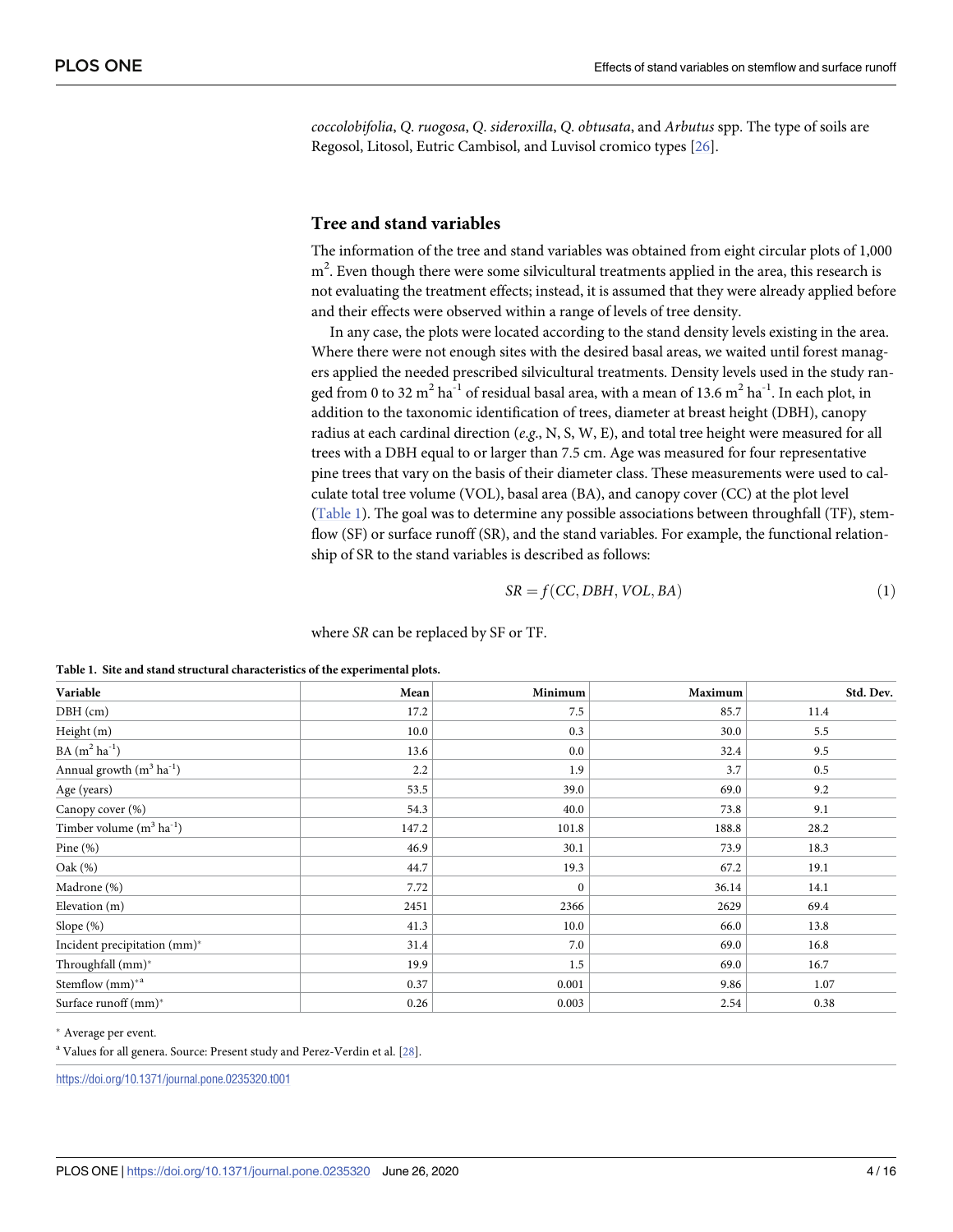# <span id="page-5-0"></span>**Throughfall**

Throughfall (TH) is one of the three components of rainfall partitioning. Rainfall is the sum of throughfall, stemflow, and interception [\[6](#page-14-0)]. Three rain gauges with a 70-mm capacity were randomly placed in each plot under forest cover (one of them anywhere in the catchment subplot intended to measure surface runoff), to manually measure throughfall. Four gauges were placed in open spaces near to the plots to measure incident precipitation (Pi). The measurement period covered the months with dominant rainfalls (July to September) of 2016 and 2018. The data for 2017 were partially collected and later discarded for analysis due to logistical problems resulting from a lack of timely financial resources to continue water measurements.

## **Stemflow**

Stemflow (SF) is the other component of rainfall partitioning [[29](#page-15-0)]. Along with throughfall, but excluding interception loss, they form the net precipitation that reaches the forest floor [[30](#page-15-0)]. To measure and evaluate SF, four trees were selected from each  $1000\text{-m}^2$  plot. The selected sample included at least one tree from each genus that consisted of pines, oaks, and madrones. If only one species was present in the plot, then all four selected trees belonged to that particular species. In total, the study used 32 sampled trees. In each tree, a rubber collar was placed around the main stem in a spiral pattern to catch and direct the water towards a 20-liter container (Fig 2) [[29](#page-15-0)]. The water collected in the container was poured into a plastic beaker to measure the SF volume per tree. Measurements were recorded for every rain event or for every other event while preventing container overfill to avoid any spilling. The volume was then converted into depth (mm) using the tree crown projected area [[29](#page-15-0)].

A useful measure that links precipitation, SF, and dasometric variables together in a single index is the stemflow funneling ratio  $(SF_r)$  [\[6,](#page-14-0) [31\]](#page-15-0). While stemflow represents the quantity of rain water captured by a tree,  $SF_r$  represents the efficiency the same tree has in capturing rainfall and generating stemflow [\[32\]](#page-15-0). Thus, SFr measures a tree's ability to funnel precipitation at the base, relative to its stem size and different levels of precipitation  $[6, 31]$  $[6, 31]$  $[6, 31]$  $[6, 31]$ . The relationship is



**Fig 2. Measurement of a) stemflow (SF) and b) surface runoff (SR).** <https://doi.org/10.1371/journal.pone.0235320.g002>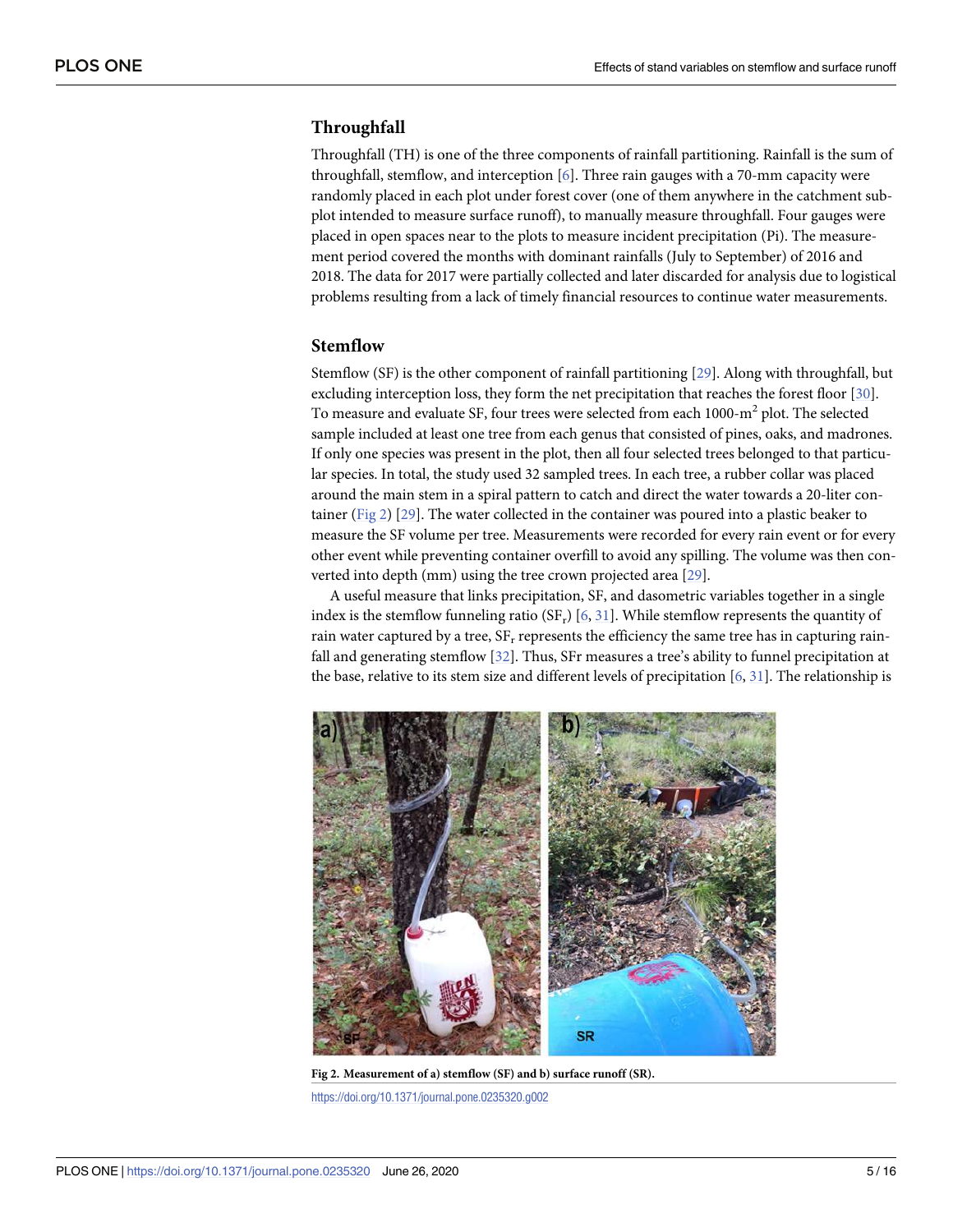<span id="page-6-0"></span>described as follows:

$$
SF_r = \frac{SF}{P_i \cdot B_t} \tag{2}
$$

where *SFr* is the stemflow funneling ratio (dimensionless), *SF* is the stemflow yield (L) generated by a tree  $(t)$ ,  $B_t$  is the basal area of the tree  $(m^2)$ , and  $P_i$  is incident precipitation  $(mm)$ . When  $SF<sub>r</sub>$  is greater than one, the funneling ratio indicates that SF is greater than the incident precipitation expected in a rain gauge occupying an area equivalent to the tree basal area [\[31](#page-15-0), [32\]](#page-15-0). The funneling ratio was modeled as a function of tree variables.

#### **Surface runoff**

Surface runoff is generated by three mechanisms, infiltration excess runoff, saturation excess runoff, and return of subsurface storm flow [[14](#page-14-0), [33](#page-15-0)]. The first mechanism (often called Hortonian runoff) occurs when the infiltration capacity of the soil is exceeded by rainfall. The second (sometimes called Dunne flow) occurs when the storage capacity of the soil is reached so that the soil cannot retain any more rain, thus resulting in surface runoff [\[13\]](#page-14-0). The third mechanism refers to the case when water returns from subsurface storm flow to the surface, but it is mostly detectable in larger areas or during longer evaluation periods [\[33\]](#page-15-0). Due to the steep slopes of the terrain, this study is concerned with the infiltration excess (Hortonian) runoff. This type of runoff resembles a shallow sheet flow formed by a braiding pattern of water threads. It can be measured by isolating a small plot on a slope corralled by metal or plastic sheets at the top, sides, and a gutter at the bottom [\[13\]](#page-14-0). This method has been used to evaluate the effects of forest management practices on SR [[34](#page-15-0)–[36](#page-15-0)].

In this study, the SR experiment involved construction of  $16\text{-}m^2$  sub-plots (8 x 2 m) in each of the eight 1000-m<sup>2</sup> plots. The perimeter of each SR plot was surrounded by a sturdy geomembrane fence inserted into the soil to a depth of 15 cm. Another 30 cm of the fence was left above the surface to guide movement of the collected runoff into a container located on the lower part of the slope (Fig 3). Unlike metallic or wooden fences, the geomembrane can easily accommodate to the terrain irregularities. Surface runoff measurements were conducted after a precipitation event by collecting the runoff and pouring it into a plastic graduated beaker to estimate its volume (L). The standard measure for any component of the water balance is



Fig 3. Incident precipitation (Pi), throughfall (TF), and stemflow (SF) registered in the study area (Source: Own **information).**

<https://doi.org/10.1371/journal.pone.0235320.g003>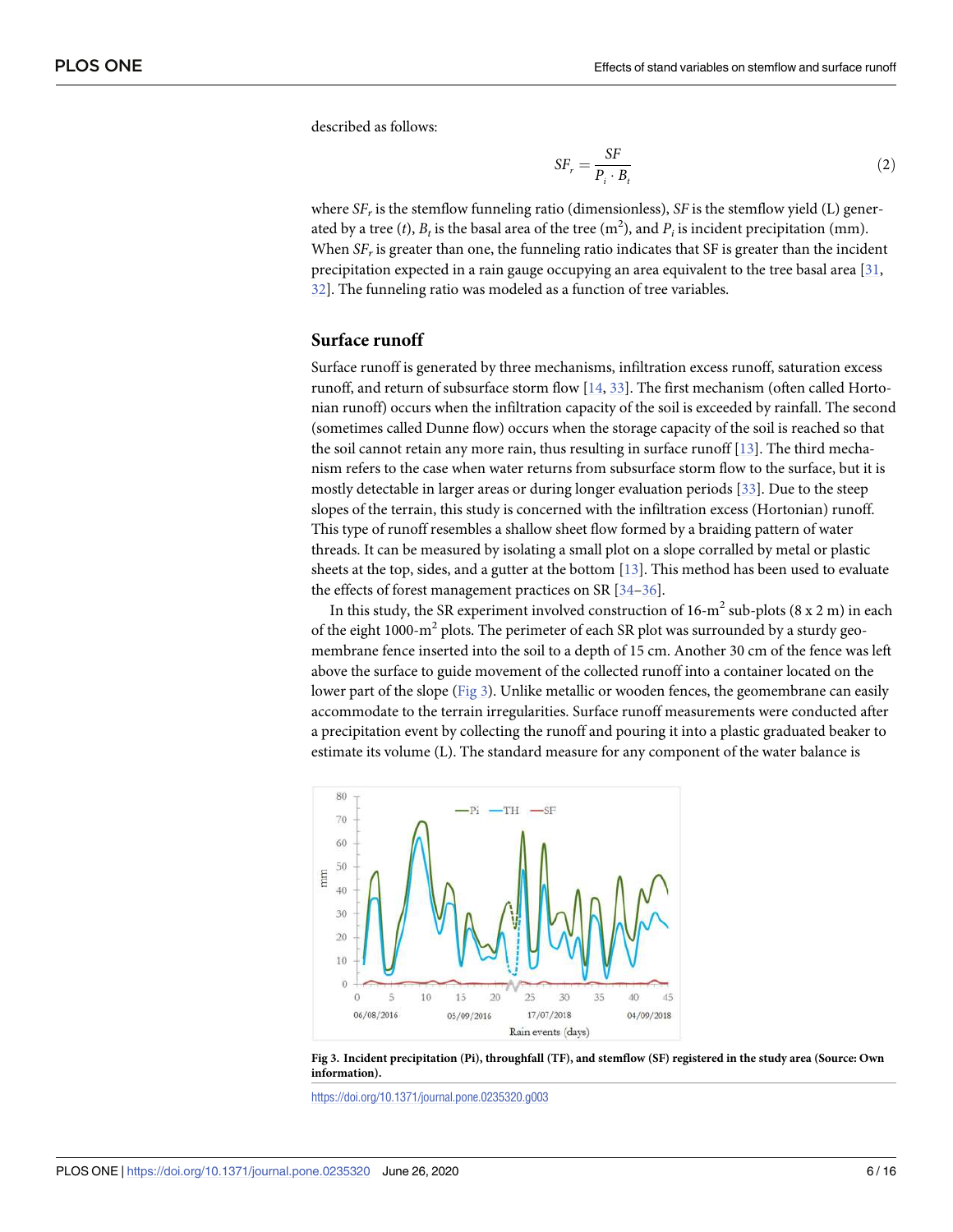<span id="page-7-0"></span>expressed in mm depth, which is obtained by dividing the water volume by the catchment area  $(16 \text{ m}^2)$ . Each SR amount measured after a precipitation event was used as the main data input to find the best relationship between SR and tree density. This type of data collection approach allowed the consideration of more variable rainfall input rather than using average data.

To reduce the heterogeneity of site conditions (e.g., soil texture, grasslands, herbaceous vegetation cover, etc.) and their effects on SR, the plots were established close to each other. The average (Euclidean) distance between plots was 560 m (minimum 80 m, maximum 2.1km). Thus, stand density (as expressed in terms of basal area), would be one of the most important factors explaining the SR variability.

#### **Statistical analysis**

Correlation estimates and scatter graphs were used to detect any preliminary associations between forest stand variables and water flow, as described in [Eq](#page-4-0) 1. The Shapiro-Wilk test was used to determine the normality of the flow variables. Given that some variables were not normally distributed, parametric and non-parametric models were used to find the best fit model. The Kruskal-Wallis' non-parametric test was also used to determine any significant differences in the SF produced by the three genera (i.e. oak, pine, and madrone).

Linear regression by quantiles models were used to find the best relationship between SR, SF, and stand variables according to [Eq](#page-4-0) 1. Unlike the ordinary least squares model, quantile regression does not assume a defined distribution for the dependent variable, nor does it assume a constant variance [[37](#page-15-0)]. The former model uses the conditional mean, but it does not consider the conditional variance of the response factor given a predictor [\[38\]](#page-15-0). In addition, quantile regression of intercept estimates are not dependent on the typical normal error distribution that ordinary least squares regression always assumes [\[39\]](#page-15-0). The *τ* symbol (Tau) if often used to specify the quantile levels.

Quantile regression is robust to response outliers and easily deals with rate parameter estimation for changes in the quantiles of the distribution of responses, given the independent variables [[39](#page-15-0)]. This cannot be equal for all quantiles in models with heterogeneous error distributions. However, quantile regression is often criticized because it is computationally intensive and requires a fair amount of data to perform properly [\[38\]](#page-15-0). Nonetheless, its efficacy to model stochastic processes is recognized, particularly in those cases where data dispersion is frequent [\[37\]](#page-15-0). The statistical analyses were conducted using the free access software R version 3.5.1 [[40](#page-15-0)], as well as the  $SAS^{\circledR}$  system for plotting quantile regression estimates [[38\]](#page-15-0).

## **Results**

Between 40 and 50 precipitation events were registered in the main rainy seasons. For the years 2016 and 2018, the average incident precipitation was 626 mm and 704 mm, respectively. The months with the highest precipitation were August (51%), followed by September (29%) and July (20%). On average, throughfall accounted for 68% of the incident precipitation while stemflow amounts only 1.3% of the rain event [\(Fig](#page-6-0) 3).

#### **Stemflow and funneling ratio**

The number of valid stemflow records for pines, oaks, and madrones were 98, 127, and 110, respectively. On average, the proportion of SF to incident precipitation was 0.6% for pines, 2.3% for oaks, and 0.9% for madrone. The Kruskal-Wallis test for the sampling period revealed significant differences among the genera ( $\chi^2$  = 7.055,  $p$ <0.03). Therefore, we performed the analysis for each genus. We first attempted to analyze the relationship between SF (volume and depth) and DBH for each genus, but the results were not significant, even with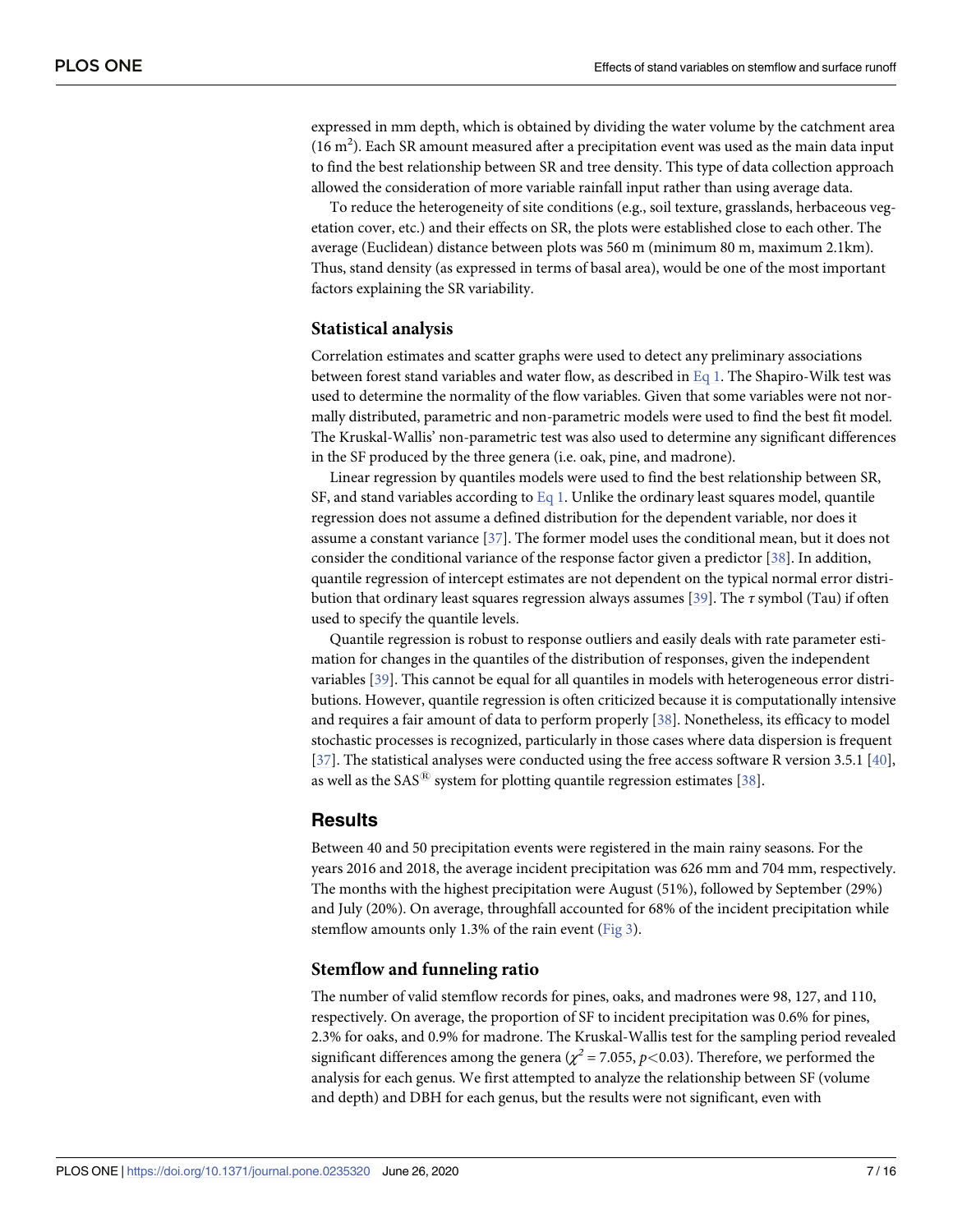<span id="page-8-0"></span>transformations of variables. Interestingly, the relationships for depth-DBH and volume-DBH, were negative and positive, respectively. This contrast highlights the potential differences between volume and depth stemflow modeling. Thus, we evaluated the stemflow funneling ratio (*SFr*) as a function of DBH and obtained statistically significant results.

The median *SF<sub>r</sub>* values for pines, oaks, and madrone were 1.27, 2.38, and 3.72 ( $\chi^2 = 47.71$ ,  $p$ <0.01), respectively. Since these values are greater than one, they suggest that a tree funnels more water to its base than what would be expected if a rain gauge of equal cavity area had occupied the same basal area as the tree trunk [[6](#page-14-0)]. In addition, for all species combined, the median  $SF_r$  value for large trees (i.e., DBH  $\geq$ 30 cm) was 0.10, while for small trees was 1.37  $(\chi^2 = 75.05, p < 0.01)$ . A quantile regression model was eventually adjusted for each genus. The quantile regression equation for the  $SF<sub>r</sub>$  was:

$$
SF_r = \beta_0 + \beta_1 (\log DBH) + \varepsilon \tag{3}
$$

Coefficient values for BA were negative for all species and quantiles (Table 2). This indicates that the stemflow funneling ratio decreases as tree diameter increases. This relationship is similar to the one depicted by SF depth (mm) and DBH, though as we said earlier, it was not significant. Table 2 shows the results of quantile regression for 0.1, 0.5, and 0.9 levels; however, as in many cases of quantile regression applications [\[39\]](#page-15-0), we estimated the coefficients for all quantiles calculated between these numbers. [Fig](#page-9-0) 4 shows the entire grid for the DBH parameters in the interval (0, 1). The shaded blue area represents the 95% confidence limits for the quantile regression estimates. For all three genera, the slope estimates (*β*1) decrease exponentially as the quantile level increases. Moreover, this figure reveals that, for all types of genera, the parameter estimates and confidence limits for DBH are negative across the majority of quantile levels, which suggests that, although they are always negative, they exhibit different

| Genus                 | Quantile levels $(\tau)$ | Parameter*         | Estimate | <b>SE</b> |             | $Pr(> t )$ Pseudo-R <sup>2</sup> |
|-----------------------|--------------------------|--------------------|----------|-----------|-------------|----------------------------------|
| Pine ( $n = 98$ )     | 0.1                      | $\beta_1$          | $-0.27$  | 0.04      | < 0.01      | 0.66                             |
|                       |                          | $\boldsymbol{B}_0$ | 0.93     | 0.15      | < 0.01      |                                  |
|                       | $0.5\,$                  | $\beta_1$          | $-0.68$  | 0.25      | 0.03        | 0.36                             |
|                       |                          | $\mathcal{B}_0$    | 2.66     | 0.89      | 0.01        |                                  |
|                       | 0.9                      | $\beta_1$          | $-1.86$  | 0.97      | 0.05        | 0.65                             |
|                       |                          | $\boldsymbol{B}_0$ | 8.67     | 3.55      | 0.02        |                                  |
| Oak ( $n = 127$ )     | 0.1                      | $\beta_1$          | $-0.32$  | 0.09      | < 0.01      | 0.51                             |
|                       |                          | $\boldsymbol{B}_0$ | 1.08     | 0.32      | < 0.01      |                                  |
|                       | $0.5\,$                  | $\beta_1$          | $-1.09$  | 0.44      | 0.02        | 0.36                             |
|                       |                          | $\mathcal{B}_0$    | 3.84     | 1.43      | < 0.01      |                                  |
|                       | 0.9                      | $\beta_1$          | $-6.34$  | 1.25      | < 0.01      | 0.91                             |
|                       |                          | $\boldsymbol{B}_0$ | 25.16    | 4.16      | < 0.01      |                                  |
| Madrone ( $n = 110$ ) | 0.1                      | $\beta_1$          | $-1.19$  | 0.69      | 0.09        | 0.50                             |
|                       |                          | $\boldsymbol{B}_0$ | 3.58     | 1.79      | 0.05        |                                  |
|                       | 0.50                     | $\beta_1$          | $-5.03$  | 0.93      | < 0.01      | 0.36                             |
|                       |                          | $\mathcal{B}_0$    | 15.8     | 2.63      | < 0.01      |                                  |
|                       | 0.1                      | $\beta_1$          | $-11.82$ | 3.63      | < 0.01      | 0.91                             |
|                       |                          | $\boldsymbol{B}_0$ | 37.04    | 9.67      | $<\!\!0.01$ |                                  |

Table 2. Quantile regression estimates and goodness-of-fit statistics for the relationship between stemflow funneling ratio and diameter at breast height (cm) in **Molinillos, Mexico.**

\*Model parameters are based on Eq 3.

<https://doi.org/10.1371/journal.pone.0235320.t002>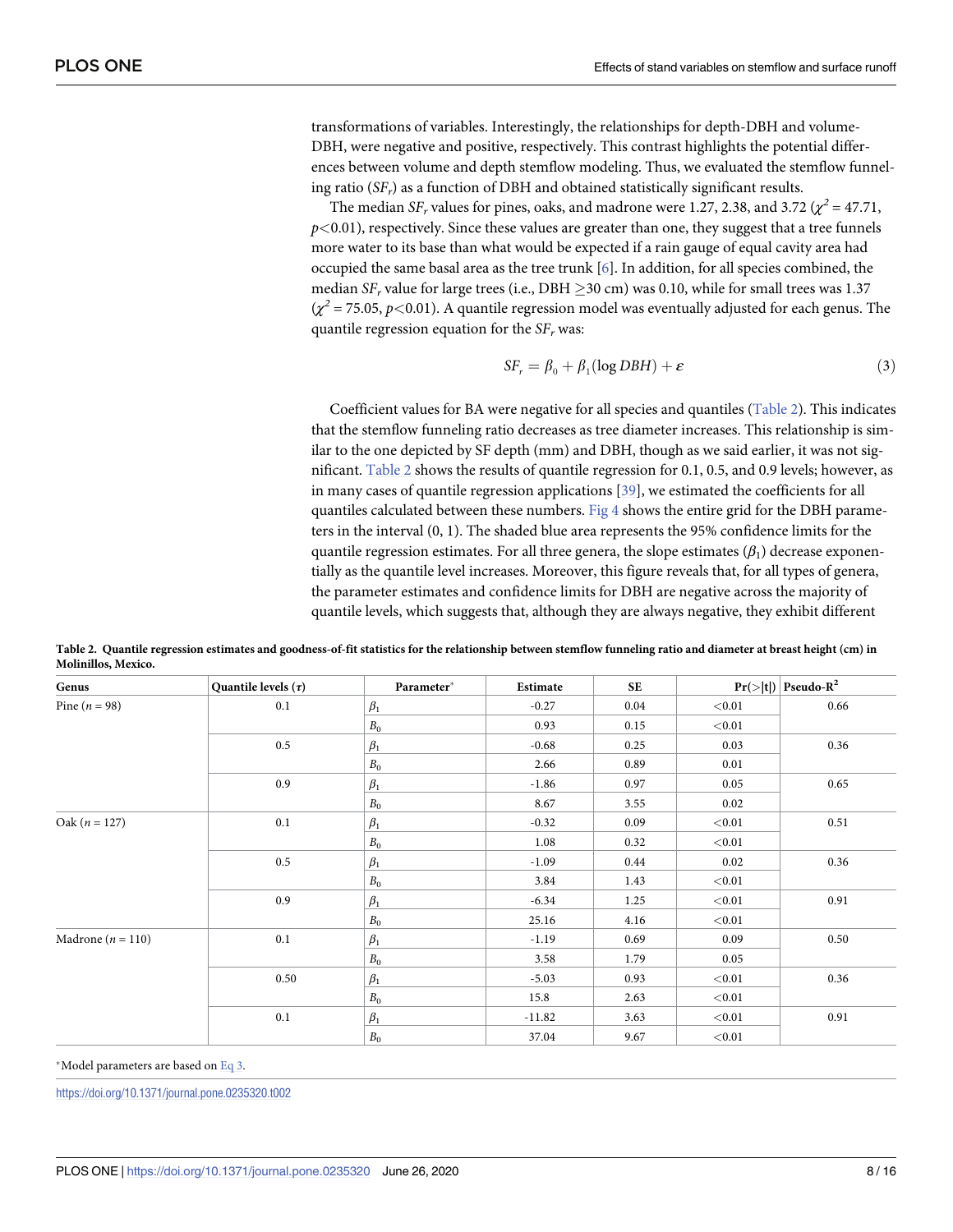<span id="page-9-0"></span>

[Fig](#page-8-0) 4. Quantile regression coefficients for the parameter DBH and 95% confidence limits as a function of quantile levels. The coefficients were adjusted to estimate the stemflow funneling ratio [\(Eq](#page-8-0) 3) for each genus. The dashed line in each figure represents the ordinary least squares estimate of the conditional mean effect.

<https://doi.org/10.1371/journal.pone.0235320.g004>

rates of change. In the case of oaks, the slope estimates change from -0.32 in the 0.1 quantile ( $p$ <0.01) to -6.34 in quantile 0.9 ( $p$ <0.01). The same exponential relationship, but positive, occurs for the intercept estimates  $(\beta_0)$ . Both slope and intercept estimates differ across quantiles because the variance in *SFr* changes as a function of DBH. Thus, DBH not only has an impact in the median of *SFr*, but also in its variance. This variation cannot be observed using the ordinary least squares method, since only the value for the conditional mean is obtained (dashed line, Fig 4).

### **Surface runoff**

A total of 249 surface runoff (SR) records were collected during the measuring seasons (2016 and 2018), with a minimum of 0.05 l (0.003 mm) and a maximum of 40.6 l (2.54 mm). The average monthly SR was recorded in August (5.24 mm), followed by September (3.2 mm), and July (0.9 mm). Surface runoff represented about 1.9% and 0.8% of the incident precipitation for 2016 and 2018, respectively. It was mainly correlated with BA, meaning that the SR modeling was estimated with this variable alone. The quantile regression model, described by the following equation, yielded the best results:

$$
SR = \beta_0 + \beta_1 * \log BA + \varepsilon \tag{4}
$$

where *SR* is expressed in mm, *BA* is the basal area per hectare  $(m^2 \text{ ha}^{-1})$ ,  $\beta_i$  are model parameters, and *ε* is regression error.

The relationship between SR and BA was moderately strong for the 0.5 quantile, which yielded a modest adjustment (Pseudo  $R^2 = 0.45$ ), compared to the much better results obtained from the other two quantiles (0.10 and 0.90) ([Table](#page-10-0) 3). The forest vegetation in the study area is overwhelming mixed, making it difficult to separate the individual effect of each type of species on SR. Therefore, we generated an all-species model for SR. The goal was to determine the cumulative effect of managing natural, mixed forests on the amount of flow at different stand densities.

While positive across all quantile levels, the intercept estimates  $(\beta_0)$  have different rates of change. They increase as the quantile levels also increase [\(Fig](#page-10-0) 5a). The slope estimates (*β*1) decrease as the proportion of quantile increases ([Fig](#page-10-0) 5b). These findings suggest that there is greater data dispersion at lower values of BA and lower variability at higher values of BA [\(Fig](#page-10-0) 5c). Again, this is a unique advantage of quantile regression. Unlike the ordinary least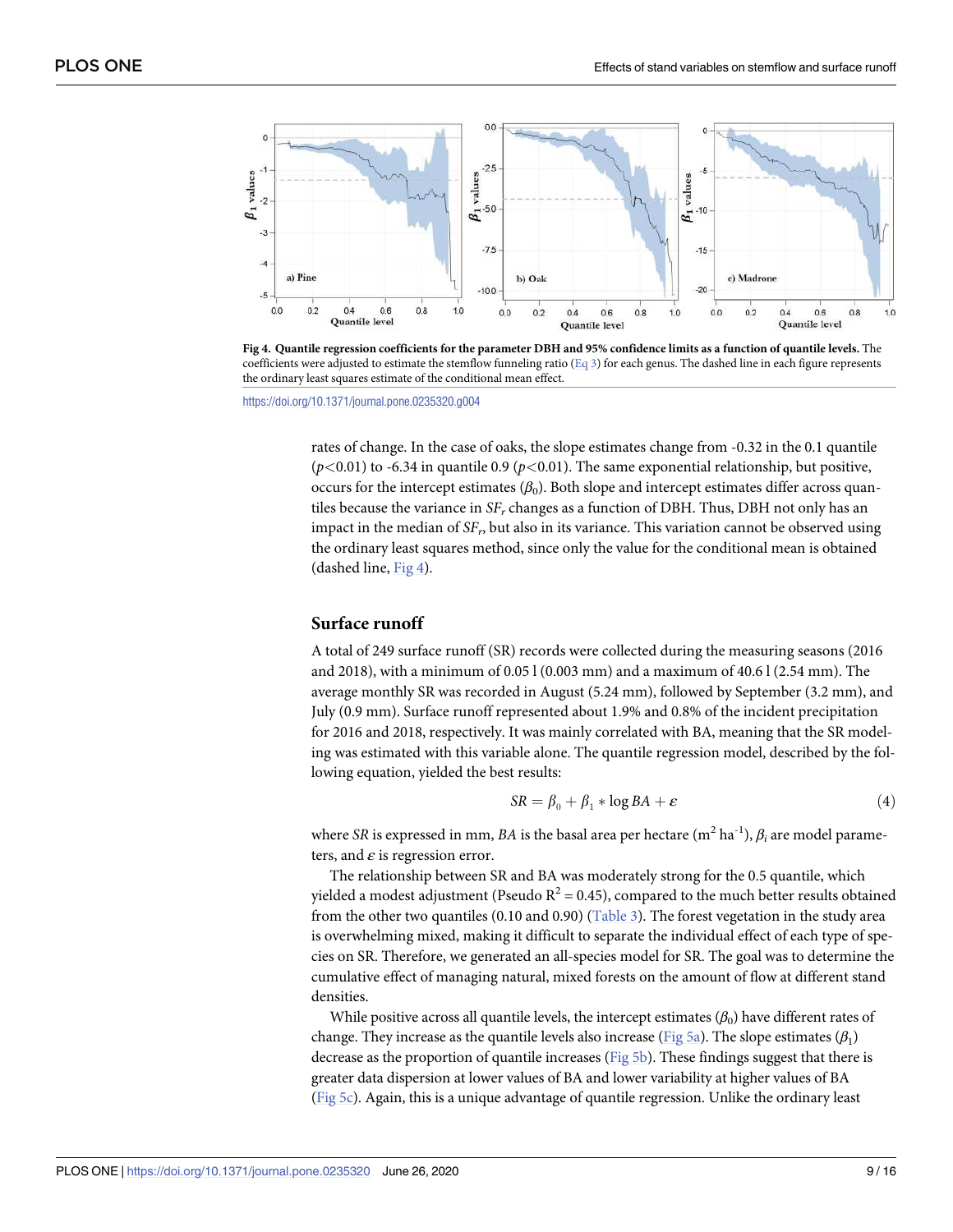| Quantile level $(\tau)$ | Parameter* | Estimate | <b>SE</b> |        | $Pr(> t )$ Pseudo-R <sup>2</sup> |
|-------------------------|------------|----------|-----------|--------|----------------------------------|
| 0.10                    | $\beta_1$  | $-0.034$ | 0.003     | < 0.01 | 0.98                             |
|                         | $B_0$      | 0.115    | 0.009     | < 0.01 |                                  |
| 0.50                    | $\beta_1$  | $-0.081$ | 0.01      | < 0.01 | 0.45                             |
|                         | $B_0$      | 0.320    | 0.05      | < 0.01 |                                  |
| 0.90                    | $\beta_1$  | $-0.152$ | 0.046     | < 0.01 | 0.96                             |
|                         | $B_0$      | 0.818    | 0.138     | < 0.01 |                                  |
|                         |            |          |           |        |                                  |

<span id="page-10-0"></span>[Table](#page-9-0) 3. Quantile regression estimates and goodness-of-fit statistics for the relationship between surface runoff  $(nm)$  and basal area  $(m^2 \, ha^{-1})$  in Molinillos, Mexico  $(n = 249)$ .

#### �Model parameters are based on [Eq](#page-9-0) 4.

<https://doi.org/10.1371/journal.pone.0235320.t003>

squares, which coefficients are represented by horizontal, dashed lines, quantile regression allowed the estimation of parameters for the upper and lower tails of the basal area distribution.

The maximum SR values were observed in the plots in which the BA was zero, while the minimum SR values were observed in BA values higher than  $20 \text{ m}^2 \text{ ha}^{-1}$ . Nevertheless, the SR remained relatively constant after BA reached  $15 \text{ m}^2 \text{ ha}^{-1}$  in all quantiles. At this level of tree density, the slope of the curve approaches zero, which implies that there is a balance with SR (Fig 5c).

# **Discussion**

This study was developed to analyze the influence of tree and stand variables on stemflow and surface runoff in a temperate forest area in northern Mexico. The results confirm that stemflow is affected by tree diameter and it significantly varies with genera. Likewise, surface runoff is strongly influenced by levels of stand density, expressed in terms of tree basal area  $(m^2 \text{ ha}^{-1})$ . Some studies agree with these findings, while others do not. These contrasting viewpoints are discussed in some detail in the next section.

#### **Stemflow and funneling ratio**

Results showed that SF was higher for oak trees, followed by madrone and pine species. Similar results were presented by Pérez-Suarez, et al. [[41](#page-15-0)] who reported that SF in oak forests was 25% higher than in pine forests, and up to 22% higher than in mixed forests in central Mexico. Cantú-Silva and González-Rodríguez [[42](#page-15-0)] found that the proportion of SF to incident precipitation was 0.6%, 0.5%, and 0.03% for pines, oak, and mixed pine-oak stands, respectively. The





<https://doi.org/10.1371/journal.pone.0235320.g005>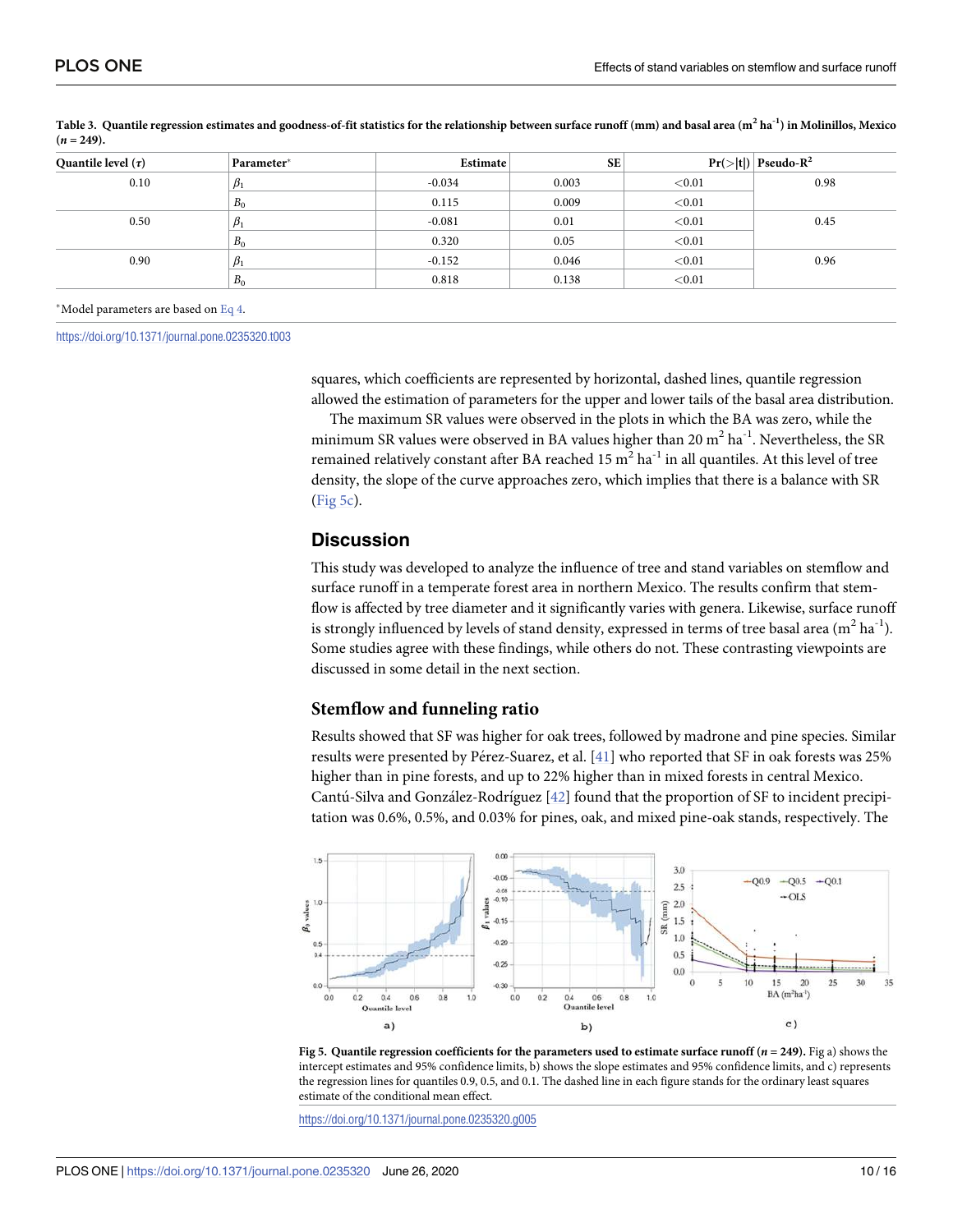<span id="page-11-0"></span>difference in the SF between genus (e.g. madrone, oak, and pine) may be influenced by the characteristics of each group (e.g., bark roughness, leaf area, and tree architecture). In particular, oak trees are part of the co-dominant forest structure, have a thick, rough bark [[43](#page-15-0)], and can direct water to the stem base in greater quantities than pines and madrone.

The study did not find a clear relationship between SF and tree DBH. There is a positive, but not significant, relationship between SF volume and DBH. The relationship between SF depth and DBH is negative, but again without being significant. Theoretically, the size of the tree (expressed in terms of DBH, height), the shape and size of the canopy, and the bark and angle of insertion of the branches modify the canopy catchment area and thus affect the amount of SF produced [\[10,](#page-14-0) [44](#page-15-0)]. However, it seems that literature does not completely agree on how these factors affect stemflow. Martinez-Meza and Whitford [\[45\]](#page-16-0) reported a direct relationship between SF and the canopy area in a Chihuahuan desert species. Chen et al. [[46](#page-16-0)] also reported a direct relationship between SF and DBH, mostly when rainfall was less than 15 mm per hour. Above this threshold, the effect of tree size was not significant. Pérez-Suarez et al., [[41\]](#page-15-0) found a positive relationship between DBH and SF for oak species. Other studies like that of Marín et al. [\[5\]](#page-14-0) did not detect a clear relationship between SF and BA. Yet, León-Peláez et al. [\[47\]](#page-16-0) observed an inverse relationship between DBH and SF for pine and other species. Navar et al. [\[48\]](#page-16-0) likewise, found a negative relationship between SF and DBH in a Tamaulipan thornscrub forest. These studies suggest the need to continue carrying out more research on site characteristics with varying topographic, soil, climatic, and vegetation conditions to establish their effects on SF.

Germer et al., [[49](#page-16-0)] suggest that *SF<sub>r</sub>*, unlike the typical stemflow measure, offers more reliability to compare stemflow generation in concentrated point sources of water in forests with a diversity of tree sizes and species. This is because *SFr* is normalized for basal area and precipitation. We found significant statistical results between the stemflow funneling ratio and DBH in the quantile regression analysis. Our results showed that there is an inverse, significant relationship between the tree funneling ratio and DBH, for all species and for all quantiles. Findings suggest that the *SFr* decreases as a tree becomes larger. Many reasons can explain this inverse relationship. On one hand, as a tree grows, its bark gets thicker [\[50,](#page-16-0) [51\]](#page-16-0). According to Herwitz [[31](#page-15-0)], bark has a greater water-holding capacity than foliar surfaces. Thick-barked trees have more interception storage capacity than thin-barked trees [\[11,](#page-14-0) [12\]](#page-14-0). On the other hand, larger trees transfer more precipitation to throughfall than smaller trees [\[11,](#page-14-0) [46\]](#page-16-0). In large trees, the probability of water reaching the soil by directly dripping from branches and leaves increases. Consequently, less water is transferred to stemflow and more to throughfall [\[10,](#page-14-0) [32\]](#page-15-0).

Other studies also agreed that  $SF_r$  values are greater in small trees  $[32, 46, 48, 49]$  $[32, 46, 48, 49]$  $[32, 46, 48, 49]$  $[32, 46, 48, 49]$  $[32, 46, 48, 49]$  $[32, 46, 48, 49]$  $[32, 46, 48, 49]$  $[32, 46, 48, 49]$  $[32, 46, 48, 49]$ . The fact that small trees are more efficient in capturing water at their base, and thereby creating important islands of soil moisture, brings additional insight to future stemflow studies [\[49\]](#page-16-0), which should include these type of trees. The presence of small trees, along with a diversity of species, may affect subsurface flow, saturation overland flow, and groundwater recharge [[32](#page-15-0), [48](#page-16-0), [49](#page-16-0)].

A greater dispersion of *SFr* values was also observed in small trees. For instance, the statistical range of *SFr* for small pines (i.e. with a DBH less than 15 cm) was 10 whereas the range for large trees (DBH larger than 40 cm) was only 2. Many factors can explain this variability, among others, bark thickness, angle of branches, leaf index, and length of crown [[32](#page-15-0)]. Quantile regression was able to deal with this DBH dispersion because it not only estimated the impact of DBH in the median of  $SF<sub>n</sub>$  but also in its extreme values.

#### **Surface runoff**

Overall, the SR quantile regression models were highly significant for each quantile tested [\(Table](#page-10-0) 3). Surface runoff is influenced by precipitation, the more of it, the more amount of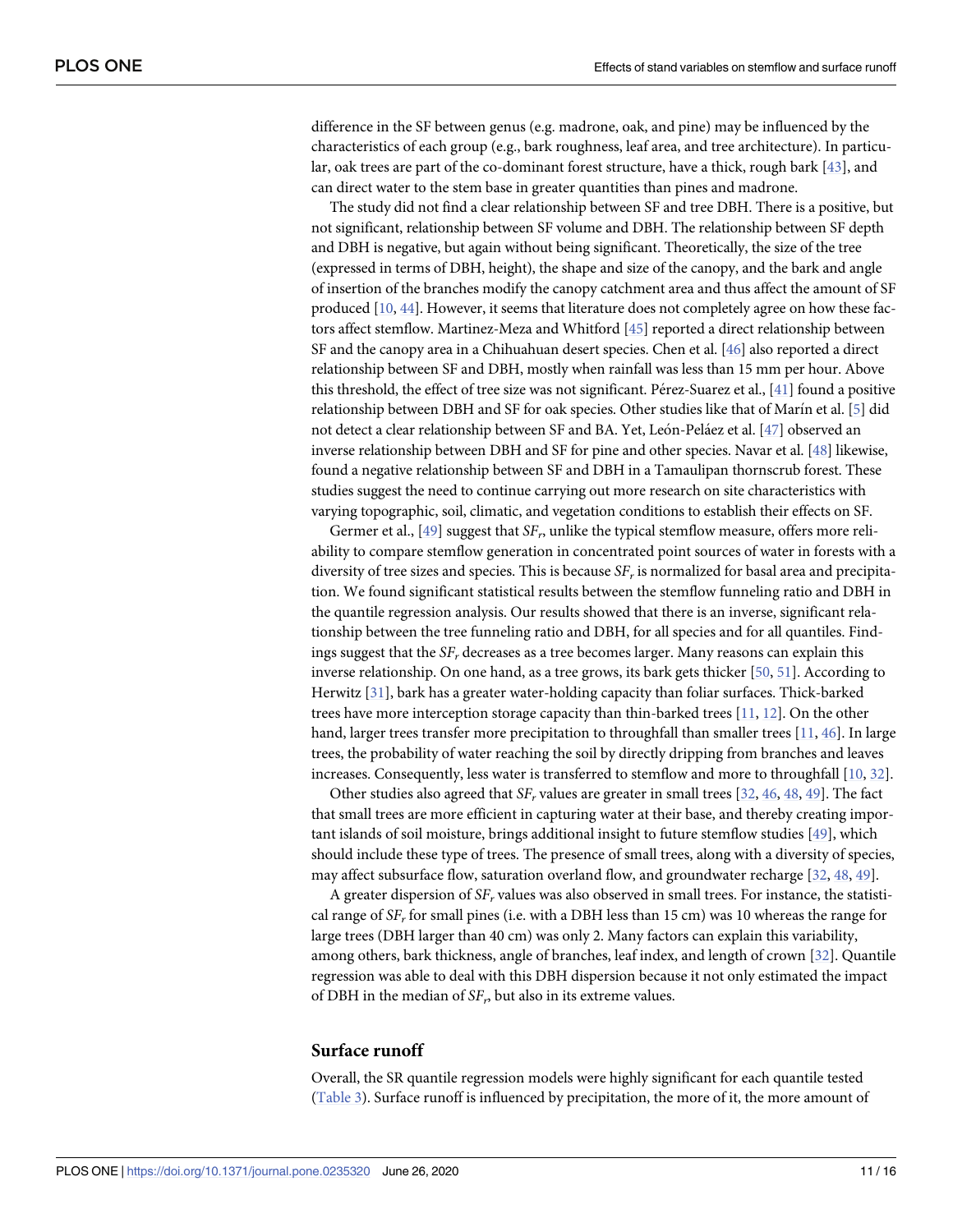<span id="page-12-0"></span>water converts to SR. High intensity, short duration rainfall events produce more SR and soil loss in many vegetation types [[35](#page-15-0)]. Quantile regression can eventually help predict the impact of varying levels of precipitation, including extreme rain events that occur during a period of study. Pérez-Verdín et al. [\[28\]](#page-15-0) generated a non-linear model of SR using BA as the independent variable. They also found a negative relationship between SR and BA. However, their model was only fitted to the mean observed values, unlike our study, in which we also modeled the upper and lower quantiles.

Results indicated that the higher the tree BA, the lower the SR. Bosch and Hewlett [\[52\]](#page-16-0) mentioned that SR increases significantly with heavy thinning and clear-cuts. Lack of vegetation cover, after intensive harvesting, reduces canopy interception and evapotranspiration resulting in larger amounts of runoff and downstream channel flows [\[53\]](#page-16-0). However, SR and streamflow responses to forest removals declined over time as forest and understory vegetation grew. Establishing plantations or increasing cover in areas with scarce vegetation decreases SR [\[54,](#page-16-0) [55\]](#page-16-0). The reason for this inverse relationship is because of the high tree density, which stimulates interception (and evapotranspiration) and decreases the amount of water reaching the forest floor. Depending on the slope and type of soil, it can further infiltrate deeper into the ground [\[34\]](#page-15-0). Conversely, excessive harvests reduce forest density, which in turn disturbs and exposes surface soil to rainfall, thus increasing erosion due to SR  $[20, 21, 36]$  $[20, 21, 36]$  $[20, 21, 36]$  $[20, 21, 36]$  $[20, 21, 36]$  $[20, 21, 36]$  $[20, 21, 36]$ . The consideration of other predicting variables such as soil texture, grasslands, and shrublands in future studies will help broaden the scope of SR models. Chen et al., [\[35\]](#page-15-0) showed that some grass and shrub species can decrease SR up to 50% compared to forestlands with poor ground cover. The inclusion of this type of variables will also help analyze the effects of diverse forest structures not only on SR but on soil erosion as well.

Surface runoff remained relatively constant after BA reached  $15 \text{ m}^2$  ha<sup>-1</sup> in all quantiles. This may suggest that there is some compatibility with timber production. Below this range, not only will SR be impacted, but so will many other ecosystem services [\[28\]](#page-15-0). Perez-Verdin et al., using multicriteria decision-making techniques, found that the most appropriate BA for the management of some ecosystem services, including SR, was between 17 and 21  $m^2$  ha<sup>-1</sup> [\[28\]](#page-15-0), which is within the range we considered as compatible. This information can be useful to forest managers for prescribing better silvicultural treatments in this type of ecosystem.

The Hortonian SR starts when the intensity of rain begins to exceed the infiltration capacity of the soil. In our study, the lowest SR was recorded in the first days of July, which coincides with the beginning of the rainy season in the area. The SR increased with high rainfall intensities in late July, August, and September. In the beginning of the rainy season, there is a low SR due to a high infiltration capacity in response to gravity and metric potential that pulls the water down into dry soil [[56](#page-16-0)]. But, as the rainy season progresses, the soil infiltration capacity starts to decrease and eventually reaches a constant that approaches the saturated hydraulic conductivity of the soil [\[16\]](#page-14-0). Eventually, swelling of the soil colloids and the closing of small cracks lower the infiltration capacity below the saturated hydraulic conductivity [\[56\]](#page-16-0). This process results in having more overland flow over the soil surface.

## **Conclusions**

This study was conducted to evaluate the effect of tree and stand variables on stemflow and surface runoff in temperate forests of the state of Durango, Mexico. We did not find a clear relationship between stemflow and stand variables. However, the stemflow funneling ratio was significant to tree diameter at breast height changes. The stemflow funneling ratio was greater in younger trees, suggesting the need to consider this type of trees in future stemflow-related studies. Stand density, expressed in terms of basal area, had significant effects on surface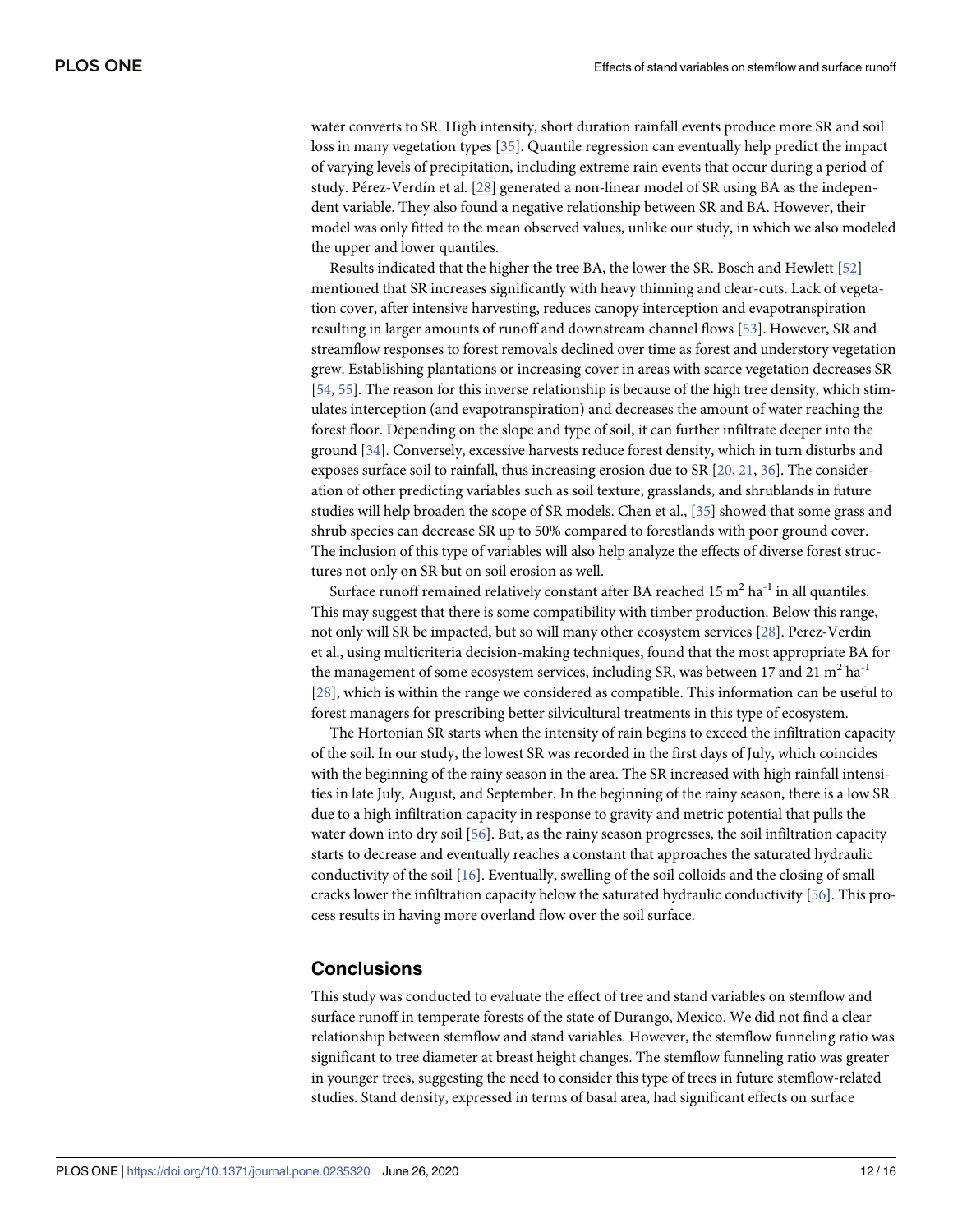<span id="page-13-0"></span>runoff. Denser stands intercept more precipitation and expose it to evaporative loss, allowing less water to turn into surface runoff. Less dense forests, on the other hand, permit precipitation to reach the ground with less impedance and produce more surface runoff. Surface runoff remained relatively constant after basal area reached 15  $m^2$  ha<sup>-1</sup> in all quantiles.

Overall, the models developed in this study show moderate statistical fit for both stemflow funneling ratio and surface runoff. Quantile regression is useful for predicting different scenarios concerning the upper and lower tails of the predictor distribution. In addition, the generated models are simple and practical to use, since DBH or BA are the only independent variables used. These variables are important measures for selecting the most suitable silvicultural treatments. Furthermore, by knowing the interactions of these variables with hydrological fluxes of interest, they can readily be used to help determining forest management regimes compatible with the quantity and quality of other ecosystem services in this type of ecosystem.

### **Supporting information**

**S1 [Data](http://www.plosone.org/article/fetchSingleRepresentation.action?uri=info:doi/10.1371/journal.pone.0235320.s001).** (XLSX)

# **Acknowledgments**

We thank the owners of the Molinillos private estate for allowing us to execute this study on their property. We are also grateful to Celina Perez and three anonymous reviewers for their invaluable inputs in an early manuscript.

## **Author Contributions**

**Conceptualization:** Gustavo Perez-Verdin.

**Formal analysis:** Christian Wehenkel.

**Investigation:** Francisco Cruz-Garcia, Gustavo Perez-Verdin.

**Methodology:** Francisco Cruz-Garcia, José Carlos Monárrez González, Aregai Tecle, Gustavo Perez-Verdin.

**Project administration:** Gustavo Perez-Verdin.

**Resources:** José Carlos Monárrez González, Gustavo Perez-Verdin.

**Software:** Christian Wehenkel.

**Validation:** Aregai Tecle, Christian Wehenkel.

**Writing – original draft:** Francisco Cruz-Garcia, José Carlos Monárrez González, Christian Wehenkel, Gustavo Perez-Verdin.

**Writing – review & editing:** Aregai Tecle, Gustavo Perez-Verdin.

#### **References**

- **[1](#page-1-0).** MEA. Ecosystems and Human Well-being: Synthesis. Millenium Ecosystem Assessment. World Resources Institute Island Press, Washington, DC 2005:137 p.
- **[2](#page-1-0).** de Groot RS, Alkemade R, Braat L, Hein L, Willemen L. Challenges in integrating the concept of ecosystem services and values in landscape planning, management and decision making. Ecological Complexity. 2010; 7(3):260–72. <https://doi.org/10.1016/j.ecocom.2009.10.006>
- **[3](#page-1-0).** Jullian C, Nahuelhual L, Mazzorana B, Aguayo M. Evaluación del servicio ecosistémico de regulación hídrica ante escenarios de conservación de vegetación nativa y expansión de plantaciones forestales en el centro-sur de Chile. Bosque (Valdivia). 2018; 39:277–89.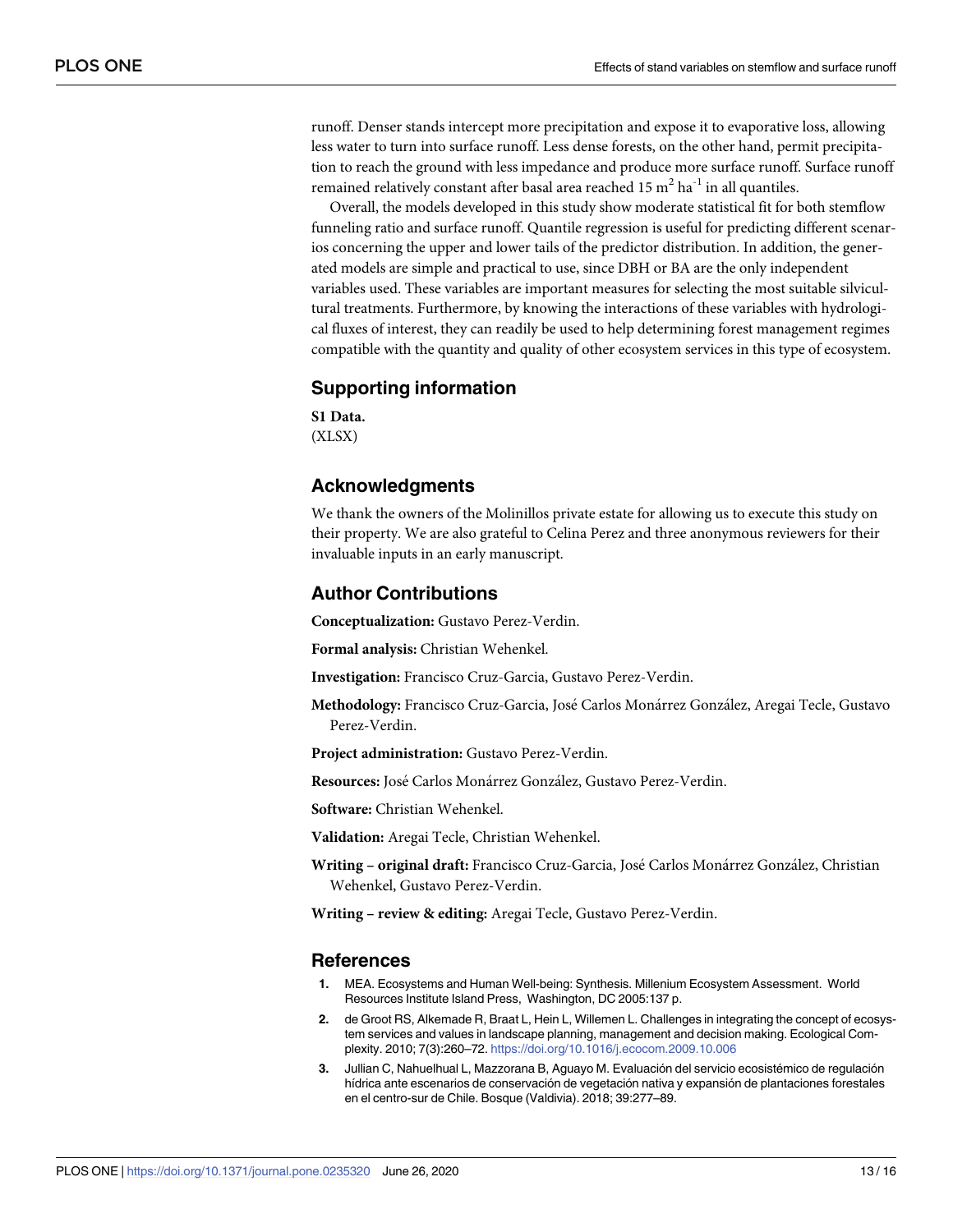- <span id="page-14-0"></span>[4](#page-1-0). Corredor-Camargo ES, Fonseca-Carreño JA, Páez-Barón EM. Los servicios ecosistémicos de regulacio´n: tendencias e impacto en el bienestar humano. 2012. 2012; 3(1):7. Epub 2012-01-16. [https://doi.](https://doi.org/10.22490/21456453.936) [org/10.22490/21456453.936](https://doi.org/10.22490/21456453.936)
- **[5](#page-2-0).** Marin CT, Bouten W, Sevink J. Gross rainfall and its partitioning into throughfall, stemflow and evaporation of intercepted water in four forest ecosystems in western Amazonia. Journal of Hydrology. 2000; 237(1):40–57. [https://doi.org/10.1016/S0022-1694\(00\)00301-2](https://doi.org/10.1016/S0022-1694(00)00301-2).
- **[6](#page-2-0).** Carlyle-Moses DE, Iida Si, Germer S, Llorens P, Michalzik B, Nanko K, et al. Expressing stemflow commensurate with its ecohydrological importance. Advances in Water Resources. 2018; 121:472–9. [https://doi.org/10.1016/j.advwatres.2018.08.015.](https://doi.org/10.1016/j.advwatres.2018.08.015)
- **[7](#page-2-0).** Návar J. Stemflow variation in Mexico's northeastern forest communities: Its contribution to soil moisture content and aquifer recharge. Journal of Hydrology. 2011; 408(1):35–42. [https://doi.org/10.1016/j.](https://doi.org/10.1016/j.jhydrol.2011.07.006) [jhydrol.2011.07.006](https://doi.org/10.1016/j.jhydrol.2011.07.006).
- **[8](#page-2-0).** Koichiro K, Yuri T, Nobuaki T, Isamu K. Generation of stemflow volume and chemistry in a mature Japanese cypress forest. Hydrological Processes. 2001; 15(10):1967–78. <https://doi.org/10.1002/hyp.250>
- **[9](#page-2-0).** Wang MC, Liu CP, Sheu BH. Characterization of organic matter in rainfall, throughfall, stemflow, and streamwater from three subtropical forest ecosystems. Journal of Hydrology. 2004; 289(1):275–85. [https://doi.org/10.1016/j.jhydrol.2003.11.026.](https://doi.org/10.1016/j.jhydrol.2003.11.026)
- **[10](#page-2-0).** Crockford RH, Richardson DP. Partitioning of rainfall into throughfall, stemflow and interception: effect of forest type, ground cover and climate. Hydrological Processes. 2000; 14(16–17):2903–20. [https://](https://doi.org/10.1002/1099-1085(200011/12)14:16/17<2903::AID-HYP126>3.0.CO;2-6) [doi.org/10.1002/1099-1085\(200011/12\)14:16/17](https://doi.org/10.1002/1099-1085(200011/12)14:16/17<2903::AID-HYP126>3.0.CO;2-6)<2903::AID-HYP126>3.0.CO;2-6
- **[11](#page-2-0).** Levia DF, Frost EE. A review and evaluation of stemflow literature in the hydrologic and biogeochemical cycles of forested and agricultural ecosystems. Journal of Hydrology. 2003; 274(1):1–29. [https://doi.](https://doi.org/10.1016/S0022-1694(02)00399-2) [org/10.1016/S0022-1694\(02\)00399-2](https://doi.org/10.1016/S0022-1694(02)00399-2).
- **[12](#page-2-0).** Levia DF, Germer S. A review of stemflow generation dynamics and stemflow-environment interactions in forests and shrublands. Reviews of Geophysics. 2015; 53(3):673–714. [https://doi.org/10.1002/](https://doi.org/10.1002/2015rg000479) [2015rg000479](https://doi.org/10.1002/2015rg000479)
- **[13](#page-2-0).** Van de Giesen N, Stomph T-J, Ajayi AE, Bagayoko F. Scale effects in Hortonian surface runoff on agricultural slopes in West Africa: Field data and models. Agriculture, Ecosystems & Environment. 2011; 142(1):95–101. <https://doi.org/10.1016/j.agee.2010.06.006>.
- **[14](#page-2-0).** Zhenghui X, Fengge S, Xu L, Qingcun Z, Zhenchun H, Yufu G. Applications of a surface runoff model with horton and dunne runoff for VIC. Advances in Atmospheric Sciences. 2003; 20(2):165–72. [https://](https://doi.org/10.1007/s00376-003-0001-z) [doi.org/10.1007/s00376-003-0001-z](https://doi.org/10.1007/s00376-003-0001-z)
- **15.** Buda AR, Kleinman PJA, Srinivasan MS, Bryant RB, Feyereisen GW. Factors influencing surface runoff generation from two agricultural hillslopes in central Pennsylvania. Hydrological Processes. 2009; 23 (9):1295–312. <https://doi.org/10.1002/hyp.7237>
- **[16](#page-12-0).** Farrick KK, Branfireun BA. Infiltration and soil water dynamics in a tropical dry forest: it may be dry but definitely not arid. Hydrological Processes. 2014; 28(14):4377–87. <https://doi.org/10.1002/hyp.10177>
- **[17](#page-2-0).** Farrick KK, Branfireun BA. Soil water storage, rainfall and runoff relationships in a tropical dry forest catchment. Water Resources Research. 2014; 50(12):9236–50. <https://doi.org/10.1002/2014wr016045>
- **[18](#page-2-0).** Monarrez-Gonzalez JC, Gonzalez-Elizondo MS, Marquez-Linares MA, Gutierrez-Yurrita PJ, Perez-Verdin G. Effect of forest management on tree diversity in temperate ecosystem forests in northern Mexico. PLOS ONE. 2020; 15(5):e0233292. <https://doi.org/10.1371/journal.pone.0233292> PMID: [32421694](http://www.ncbi.nlm.nih.gov/pubmed/32421694)
- **[19](#page-2-0).** Oyarzu´n CE, Huber AW, Vasquez SG. Balance hidrico en tres plantaciones de Pinus radiata. Redistribución de las precipitaciones. Bosque. 1985; 6(1):3-14.
- [20](#page-2-0). Dueñez-Alanís J, Gutiérrez J, Pérez L, Návar J. Manejo silvícola, capacidad de infiltración, escurrimiento superficial y erosión. Terra Latinoamericana. 2006; 24(2):233-40.
- **[21](#page-2-0).** Croke J, Hairsine P, Fogarty P. Soil recovery from track construction and harvesting changes in surface infiltration, erosion and delivery rates with time. Forest Ecology and Management. 2001; 143:3–12. [https://doi.org/10.1016/S0378-1127\(00\)00500-4](https://doi.org/10.1016/S0378-1127(00)00500-4)
- [22](#page-2-0). Monárrez-González JC, Pérez-Verdín G, López-González C, Márquez-Linares MA, González Elizondo MdS. Efecto del manejo forestal sobre algunos servicios ecosistémicos en los bosques templados de México. Madera y bosques. 2018; 24(2). Epub 2018-05-17. [https://doi.org/10.21829/myb.2018.](https://doi.org/10.21829/myb.2018.2421569) [2421569](https://doi.org/10.21829/myb.2018.2421569)
- **[23](#page-2-0).** Echeverría C, Huber A, Taberlet F. Estudio comparativo de los componentes del balance hídrico en un bosque nativo y una pradera en el sur de Chile. Bosque (Valdivia). 2007; 28:271–80.
- **[24](#page-2-0).** Krauze K, Wagner I. An ecohydrological approach for the protection and enhancement of ecosystem services. In: Petrosillo I, Müller F, Jones KB, Zurlini G, Krauze K, Victorov S, et al., editors. Use of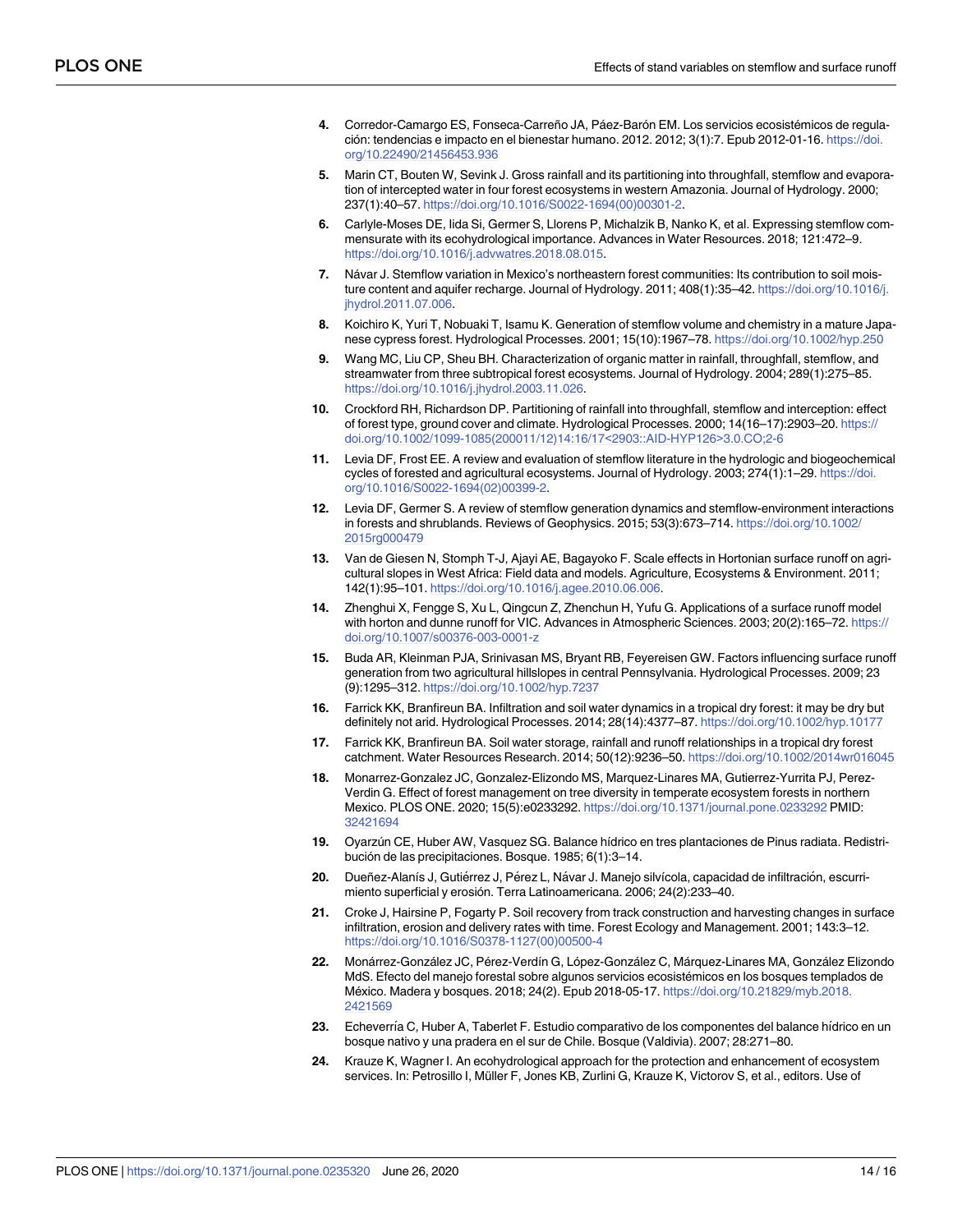Landscape Sciences for the Assessment of Environmental Security. Dordrecht: Springer Netherlands; 2008. p. 177–207.

- <span id="page-15-0"></span>**[25](#page-2-0).** Yu X, Lamačová A, Duffy C, Krám P, Hruška J, White T, et al. Modelling long-term water yield effects of forest management in a Norway spruce forest. Hydrological Sciences Journal. 2015; 60(2):174–91. <https://doi.org/10.1080/02626667.2014.897406>
- **[26](#page-3-0).** Perez-Verdin G, Cassian-Santos JM, von Gadow K, Monarrez-Gonzalez JC. Molinillos private forest estate, Durango, Mexico. In: Siry JP, Bettinger PS, Merry K, Grebner DL, Boston K, Cieszewski C, editors. Forest plans of North America. San Diego: Academic Press—Elsevier; 2015. p. 97–105.
- [27](#page-3-0). González-Elizondo MS, González-Elizondo M, Tena-Flores JA, Ruacho-González L, López-Enríquez I. Vegetación de la sierra madre occidental, México: Una síntesis. Acta Botanica Mexicana. 2012; 100(1):351–404.
- **[28](#page-4-0).** Perez-Verdin G, Monarrez-Gonzalez JC, Tecle A, Pompa-Garcia M. Evaluating the multi-functionality of forest ecosystems in northern Mexico. Forests. 2018; 9(4). <https://doi.org/10.3390/f9040178>
- **[29](#page-5-0).** Deguchi A, Hattori S, Park H-T. The influence of seasonal changes in canopy structure on interception loss: Application of the revised Gash model. Journal of Hydrology. 2006; 318(1):80–102. [https://doi.org/](https://doi.org/10.1016/j.jhydrol.2005.06.005) [10.1016/j.jhydrol.2005.06.005](https://doi.org/10.1016/j.jhydrol.2005.06.005).
- **[30](#page-5-0).** Staelens J, De Schrijver A, Verheyen K, Verhoest NEC. Rainfall partitioning into throughfall, stemflow, and interception within a single beech (Fagus sylvatica L.) canopy: influence of foliation, rain event characteristics, and meteorology. Hydrological Processes. 2008; 22(1):33–45. [https://doi.org/10.1002/hyp.](https://doi.org/10.1002/hyp.6610) [6610](https://doi.org/10.1002/hyp.6610)
- **[31](#page-5-0).** Herwitz SR. Infiltration-excess caused by Stemflow in a cyclone-prone tropical rainforest. Earth Surface Processes and Landforms. 1986; 11(4):401–12. <https://doi.org/10.1002/esp.3290110406>
- **[32](#page-5-0).** Siegert CM, Levia DF. Seasonal and meteorological effects on differential stemflow funneling ratios for two deciduous tree species. Journal of Hydrology. 2014; 519:446–54. [https://doi.org/10.1016/j.jhydrol.](https://doi.org/10.1016/j.jhydrol.2014.07.038) [2014.07.038](https://doi.org/10.1016/j.jhydrol.2014.07.038).
- **[33](#page-6-0).** Fiener P, Auerswald K, Winter F, Disse M. Statistical analysis and modelling of surface runoff from arable fields in central Europe. Hydrol Earth Syst Sci. 2013; 17(10):4121–32. [https://doi.org/10.5194/hess-](https://doi.org/10.5194/hess-17-4121-2013)[17-4121-2013](https://doi.org/10.5194/hess-17-4121-2013)
- **[34](#page-6-0).** El Kateb H, Zhang H, Zhang P, Mosandl R. Soil erosion and surface runoff on different vegetation covers and slope gradients: A field experiment in Southern Shaanxi Province, China. CATENA. 2013; 105:1–10. <https://doi.org/10.1016/j.catena.2012.12.012>.
- **[35](#page-12-0).** Chen H, Zhang X, Abla M, Lü D, Yan R, Ren Q, et al. Effects of vegetation and rainfall types on surface runoff and soil erosion on steep slopes on the Loess Plateau, China. CATENA. 2018; 170:141–9. <https://doi.org/10.1016/j.catena.2018.06.006>.
- **[36](#page-6-0).** Alanis-Morales H, Návar J, Domínguez PA. The effect of prescribed burning on surface runoff in a pine forest stand of Chihuahua, Mexico. Forest Ecology and Management. 2000; 137(1):199–207. [https://](https://doi.org/10.1016/S0378-1127(99)00328-X) [doi.org/10.1016/S0378-1127\(99\)00328-X.](https://doi.org/10.1016/S0378-1127(99)00328-X)
- **[37](#page-7-0).** Koenker R, Bassett G. Regression Quantiles. Econometrica. 1978; 46(1):33–50. [https://doi.org/10.](https://doi.org/10.2307/1913643) [2307/1913643](https://doi.org/10.2307/1913643)
- **[38](#page-7-0).** Rodriguez RN, Yonggang Y. Five Things You Should Know about Quantile Regression: SAS Institute Inc.; 2017 [June 3, 2020]. [https://support.sas.com/resources/papers/proceedings17/SAS0525-2017.](https://support.sas.com/resources/papers/proceedings17/SAS0525-2017.pdf) [pdf](https://support.sas.com/resources/papers/proceedings17/SAS0525-2017.pdf).
- **[39](#page-7-0).** Cade BS, Noon BR. A gentle introduction to quantile regression for ecologists. Frontiers in Ecology and the Environment. 2003; 1(8):412–20. [https://doi.org/10.1890/1540-9295\(2003\)001\[0412:agitqr\]2.0.co;2](https://doi.org/10.1890/1540-9295(2003)001[0412:agitqr]2.0.co;2)
- **[40](#page-7-0).** Ramsay JO, Hooker G, Graves S. Functional Data Analysis with R and MATLAB. New York, NY: Springer; 2009.
- **[41](#page-10-0).** Pérez-Suárez M, Arredondo-Moreno JT, Huber-Sannwald E, Serna-Pérez A. Forest structure, species traits and rain characteristics influences on horizontal and vertical rainfall partitioning in a semiarid pine–oak forest from Central Mexico. Ecohydrology. 2014; 7(2):532–43. [https://doi.org/10.1002/eco.](https://doi.org/10.1002/eco.1372) [1372](https://doi.org/10.1002/eco.1372)
- **[42](#page-10-0).** Cantú-Silva I, González-Rodríguez H. Interception loss, throughfall and stemflow chemistry in pine and oak forests in northeastern Mexico. Tree Physiology. 2001; 21(12–13):1009–13. [https://doi.org/10.](https://doi.org/10.1093/treephys/21.12-13.1009) [1093/treephys/21.12-13.1009](https://doi.org/10.1093/treephys/21.12-13.1009) PMID: [11498348](http://www.ncbi.nlm.nih.gov/pubmed/11498348)
- **[43](#page-11-0).** Wehenkel C, Cruz-Cobos F, Carrillo A, Lujan-Soto JE. Estimating bark volumes for 16 native tree species on the Sierra Madre Occidental, Mexico. Scandinavian Journal of Forest Research. 2012; 27(6):578–85. <https://doi.org/10.1080/02827581.2012.661453>
- **[44](#page-11-0).** Manfroi OJ, Koichiro K, Nobuaki T, Masakazu S, Nakagawa M, Nakashizuka T, et al. The stemflow of trees in a Bornean lowland tropical forest. Hydrological Processes. 2004; 18(13):2455–74. [https://doi.](https://doi.org/10.1002/hyp.1474) [org/10.1002/hyp.1474](https://doi.org/10.1002/hyp.1474)